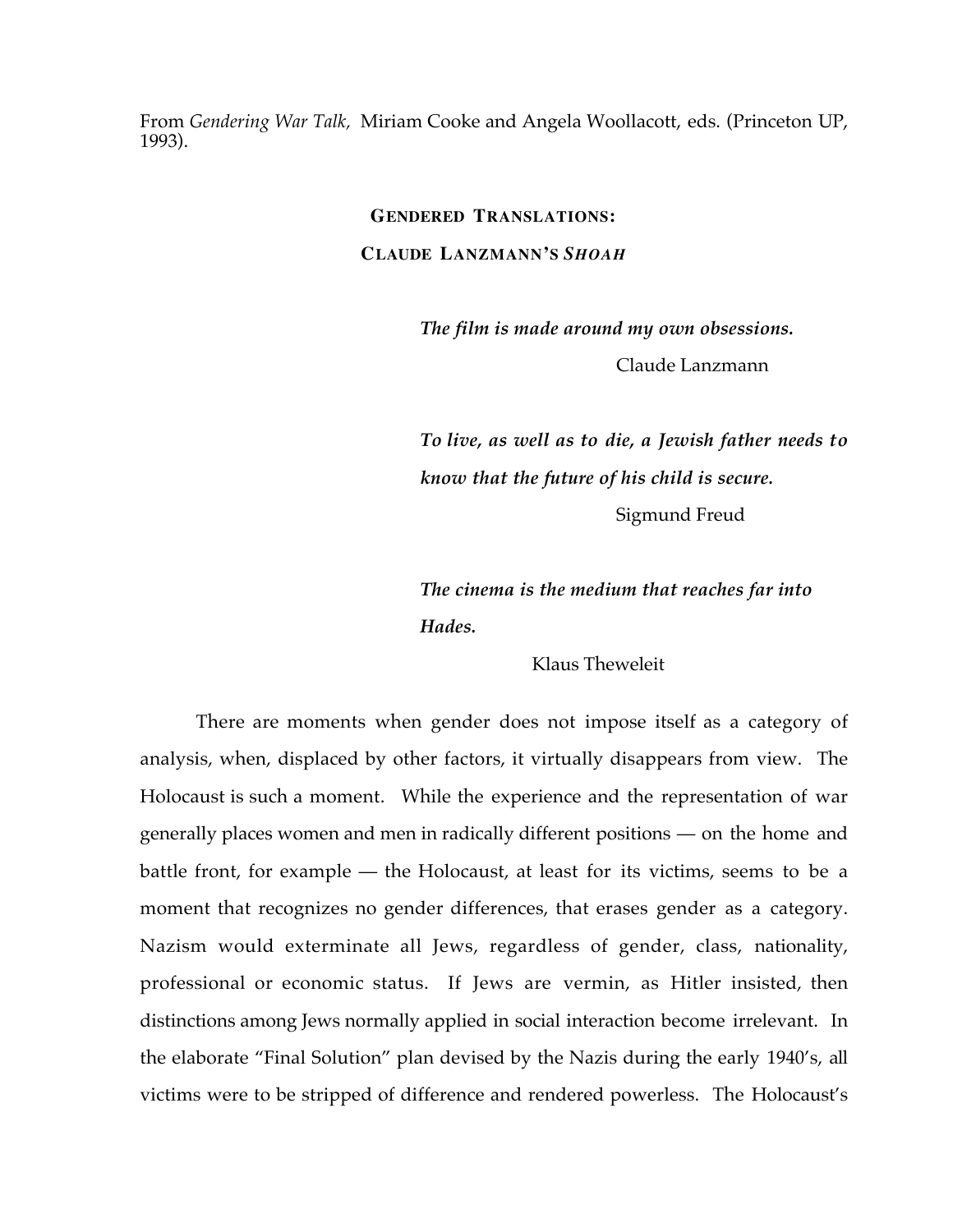victims were thus to be "degendered" by the process of persecution and extermination.

The opening scene of Claude Lanzmann's *Shoah* offers an ironic illustration of the representational divergences between gender and war, on the one hand, and gender and the Holocaust, on the other. $1$  His nine-and-a-half-hour cinematic oral history of the Holocaust begins as Simon Srebnik, one of the only two survivors of the massive exterminations in the Polish village of Chelmno, reenacts for the camera an event that villagers there still remember to this day: his regular trip down the Narew river on a flat-bottomed rowboat when, at the prodding of his German guards, he sang Polish folk tunes and Prussian military songs in his beautiful tenor voice. In the mouth of the chained thirteen year old Jewish orphan boy, condemned to death, the immense gulf between the experience of Jewish males and the rewards and disappointments of a war-time masculinity emerges with pointed irony: "A mug of red wine, a slice of roast," he was taught to sing, "That's what the girls give their soldiers. When the soldiers march through town, the girls open their windows and their doors."*[Wenn die Soldaten durch die Stadt marschieren, öffnen die Mädchen die Fenster und die Türen.]"*<sup>2</sup>

*Shoah's* numerous witnesses attest to the erasure of gender as one of the prime instruments of Nazi dehumanization and extermination. As victims are shaved, stripped down or clad in identical striped uniforms, starved, screamed at, beaten, tormented; as they are reduced by the thousands to bodies (referred to not as "victims" or "corpses" but as *Figuren* and *Schmattes* ["figures," "junk"]); as they are piled into wagons "like sardines," laid out in mass graves "like herrings"; as their flesh starts crumbling in the ground where they are dumped; as they fall out of gas vans and gas chambers "like potatoes"; as they become a "load," converted, within the space of hours, to ashes — *gender, with humanity, gets erased*. "It was not a world," the Polish courier Jan Karski insists as he describes his Dantesque journey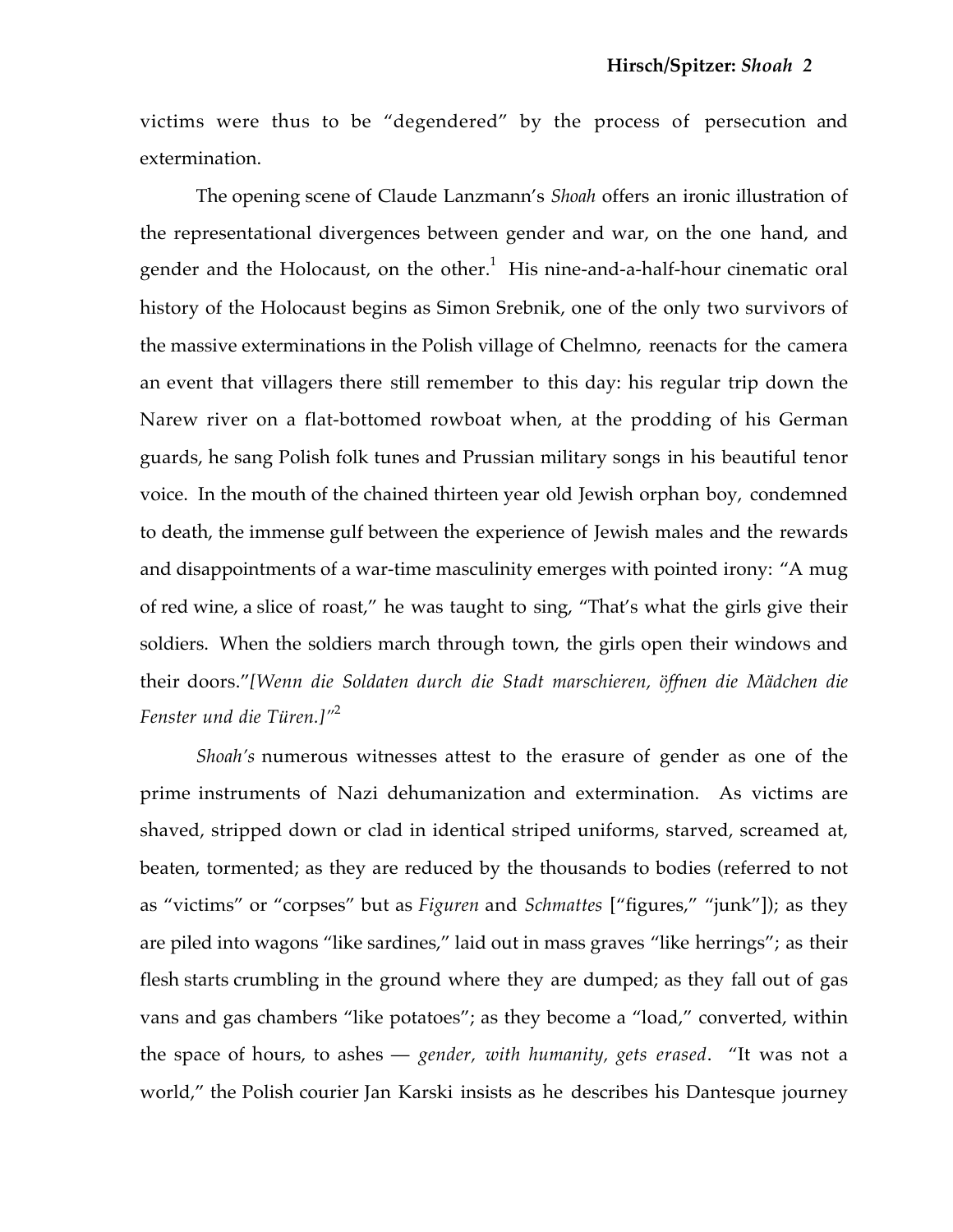through the Warsaw ghetto at the end of *Shoah*: "There was not humanity.… Women with their babies, publicly feeding their babies, but they have no ... no breast, just flat. $^{\prime\prime}$ <sup>3</sup>

Ironically, however, Claude Lanzmann's film itself *also* eradicates gender differences among the victims of the Final Solution. The almost obsessive thrust of *Shoah,* its primary goal, is to bring to memory and to record the workings of the Nazi machinery of destruction: to detail its operations and lethal course, from the ghettos, to the transports and trains, to the selection in the extermination camps, to mass murder in gas vans and gas chambers, to the burial and burning of the corpses. The film penetrates both the procedural and psychic dimension of this process: the secrecy that enabled it to work, the collusions of a world which stood by, in silence, and allowed it to happen. Lanzmann's primary witnesses for this daunting project the persons he interviews and interrogates most fully — are those who were closest to the process and mechanics of extermination: some survivors of the special work details in the concentration camps, several German perpetrators, and a few Polish bystanders who lived and worked near the killing centers. Among the Jewish victims, those who were at once closest to the death machine and able to survive and to testify were, by selection, men. But *Shoah* elicits other voices as well. Lanzmann interviews some survivors of the Warsaw ghetto, a few Auschwitz survivors from the Jewish community of Corfu, two survivors of the Riga ghetto who appear in the film to sing a ghetto song, a woman who spent the war in hiding in Berlin, and one survivor of the Theresienstadt "family camp" in Auschwitz. Even among *these* witnesses, however, Lanzmann clearly privileges testimonies from men. Although the experience of Jewish women is described in the Jewish men's and the bystanders' and perpetrators' narratives — although they are talked about and represented by others — they themselves appear on screen on only a few, and extremely brief,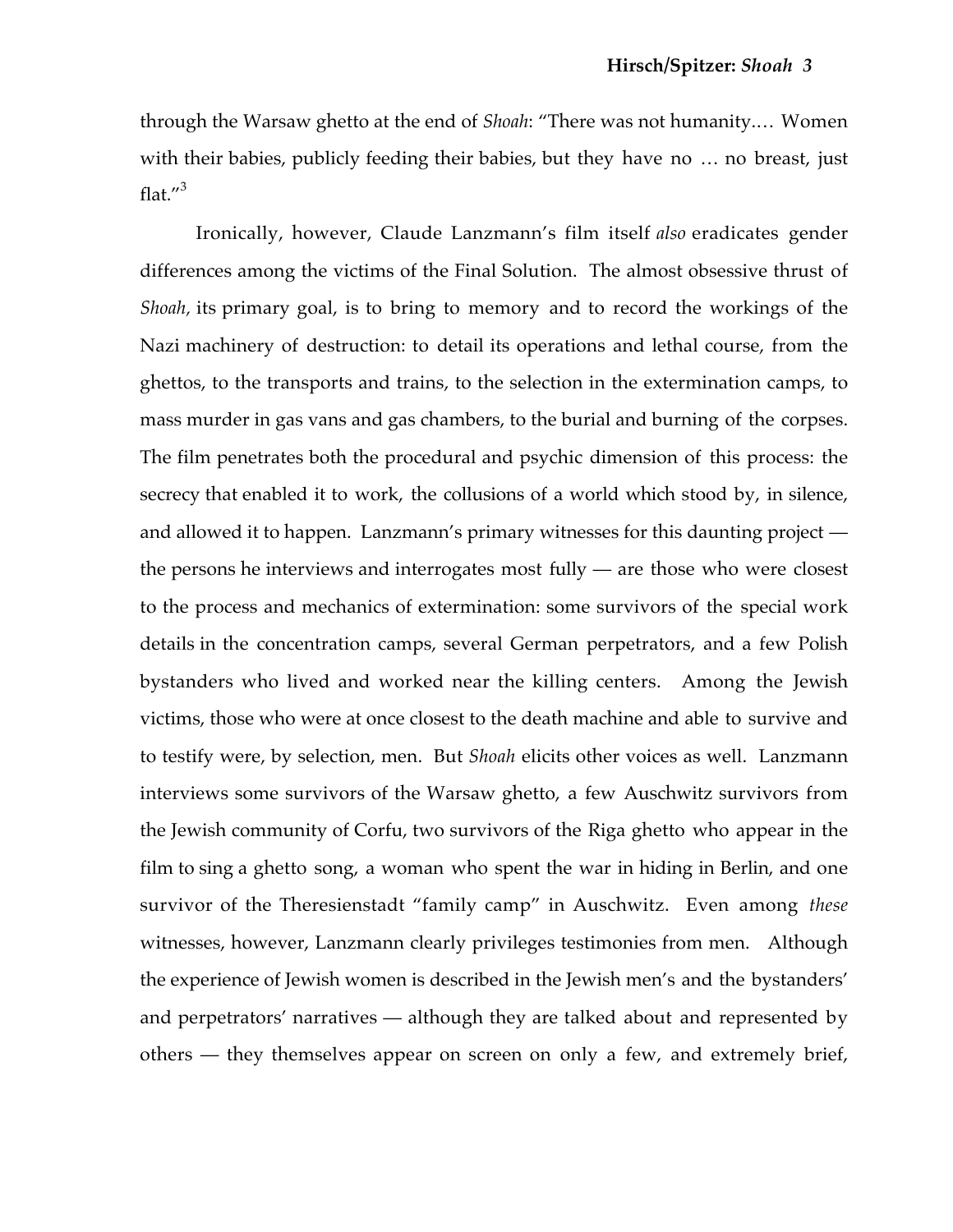occasions. And even when they do appear, even when their voices are heard, the camera seems to shy away from sustained focus on their faces.

Some of the women who are seen and heard in the course of the film act as mediaries and interpreters from Polish, Hebrew, and Yiddish, carrying the words and the information of the narrators to Lanzmann, and the questions from Lanzmann, who is the only interviewer and the central presence in the film. A number of the Polish "bystander" witnesses are women as well, as is one of the German informants. The perpetrators and bystanders, inasmuch as they figure in the film, represent a range of groups, male and female, farmers and tradespeople. But among the Jewish survivors who speak and give their accounts in the film, the erasure of differences and, particularly, the almost complete absence of women is striking.

For Lanzmann, gender is irrelevant to the death machinery on which he focuses with such relentless energy: a machinery which is designed to render subject into object, to degender, to de-class, to dehumanize, to exterminate and to destroy the traces. But in focusing so resolutely on this machinery and privileging the detailed explanation of its operation, Lanzmann backgrounds the *subjective* experience of its victims — the differentiated individual realm within which, according to other survivor accounts, significant gender differences do emerge. $^4$ Indeed, women's Holocaust narratives and testimonies do bring out a gendered experience. In accounts collected by Lewin, Laska, Heinemann, Katz and Ringelheim, women speak of the effects of their ceasing to menstruate and the fear that their fertility would never return; they speak of rape, sexual humiliation, sexual exchange, abuse, enforced abortions and the necessity of killing their own and other women's babies. They speak of the extermination selection process in which maternity becomes a much greater liability than paternity. They describe most extensively and analyze most deeply the relationships and friendships that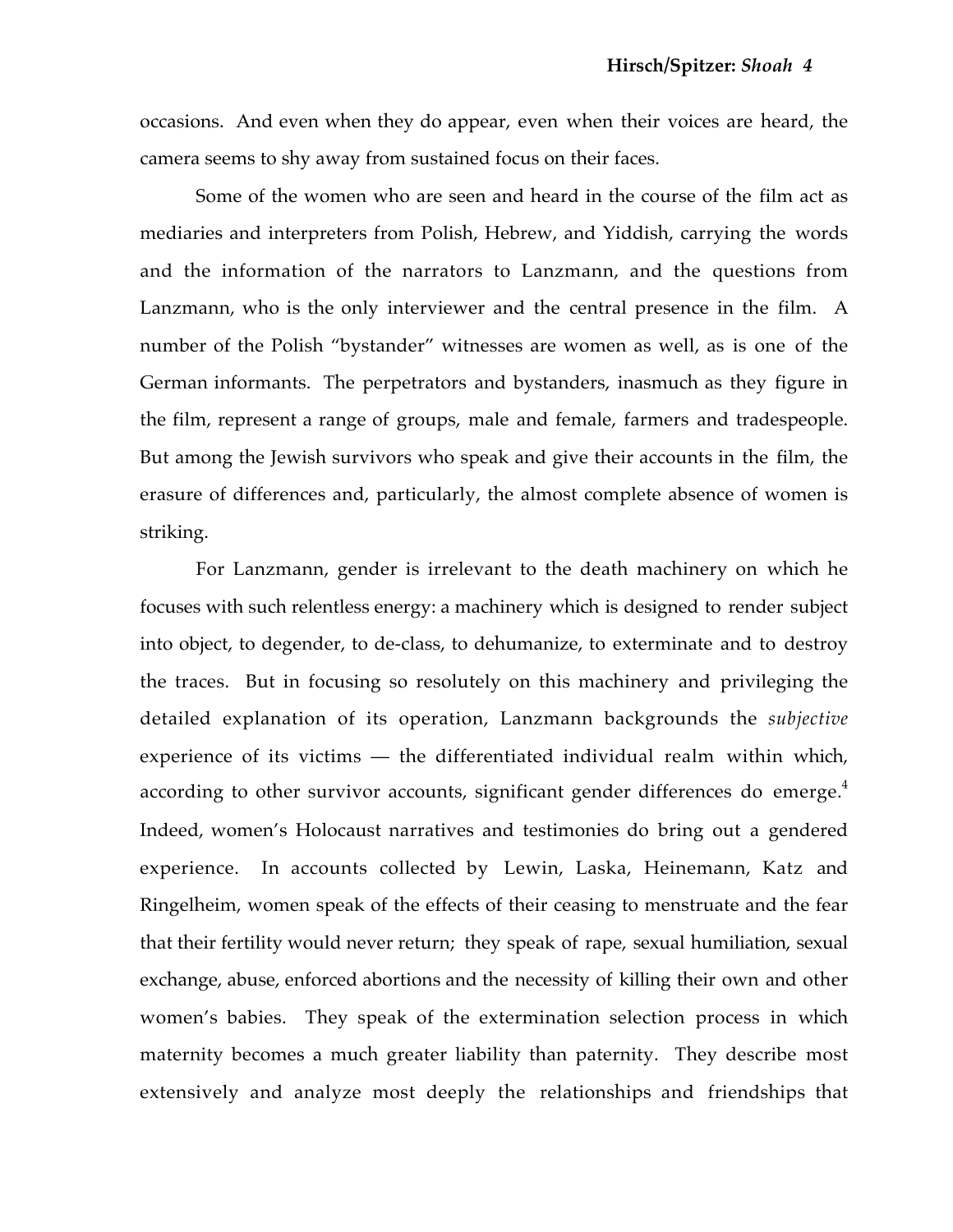developed among women in concentration camps. Controversially, some even argue that women showed greater survival skills than men.<sup>5</sup>

These, however, are not the accounts we hear in *Shoah*.

This then is the paradox: From the perspective of the oppressor, the victim lacks subjectivity. If the critic scrutinizes that perspective, concentrating the focus on the machine which fulfills and implements the oppressor's deepest desires, he or she also risks an erasure of the subjective. Such an unintentional and ironic replication does emerge in *Shoah* when we interrogate gender as an inherent element of subjectivity. And yet, despite the erasure of women which Lanzmann performs through the focus and method of his inquiry, traces of gender difference are nonetheless reinscribed in his film. Perhaps unwittingly, they sustain and motivate much of the energy driving this monumental oral history. Our endeavor to uncover these traces, to excavate the feminine buried within the layered structure of the film's testimonies — a feminine cast in the archetypal roles of a Persephone, a Eurydice, a Medusa — is what we are calling "gendered translation."

•

Jewish women survivors do not themselves advance the central inquiry of *Shoah;* they do not further Lanzmann's investigation into the machine of death with information detailing its operations. They exist in the film for different purposes. The first Jewish woman to be seen on screen is Hannah Zaïdel, the daughter of Motke Zaïdel, survivor of Vilna. She appears as a curious listener obsessed with her father's story: "I never stopped questioning him," she states in the film, "until I got at the scraps of truth he couldn't tell me. It came out haltingly. I had to tear the details out of him, and finally, when Mr. Lanzmann came, I heard the whole story for the second time."<sup>6</sup> But in the film it is Claude Lanzmann and not Hannah Zaïdel who asks the questions. Indeed, as one of the few screened female listeners who is not also an interpreter, Hannah sits in a faded background, smoking a cigarette, when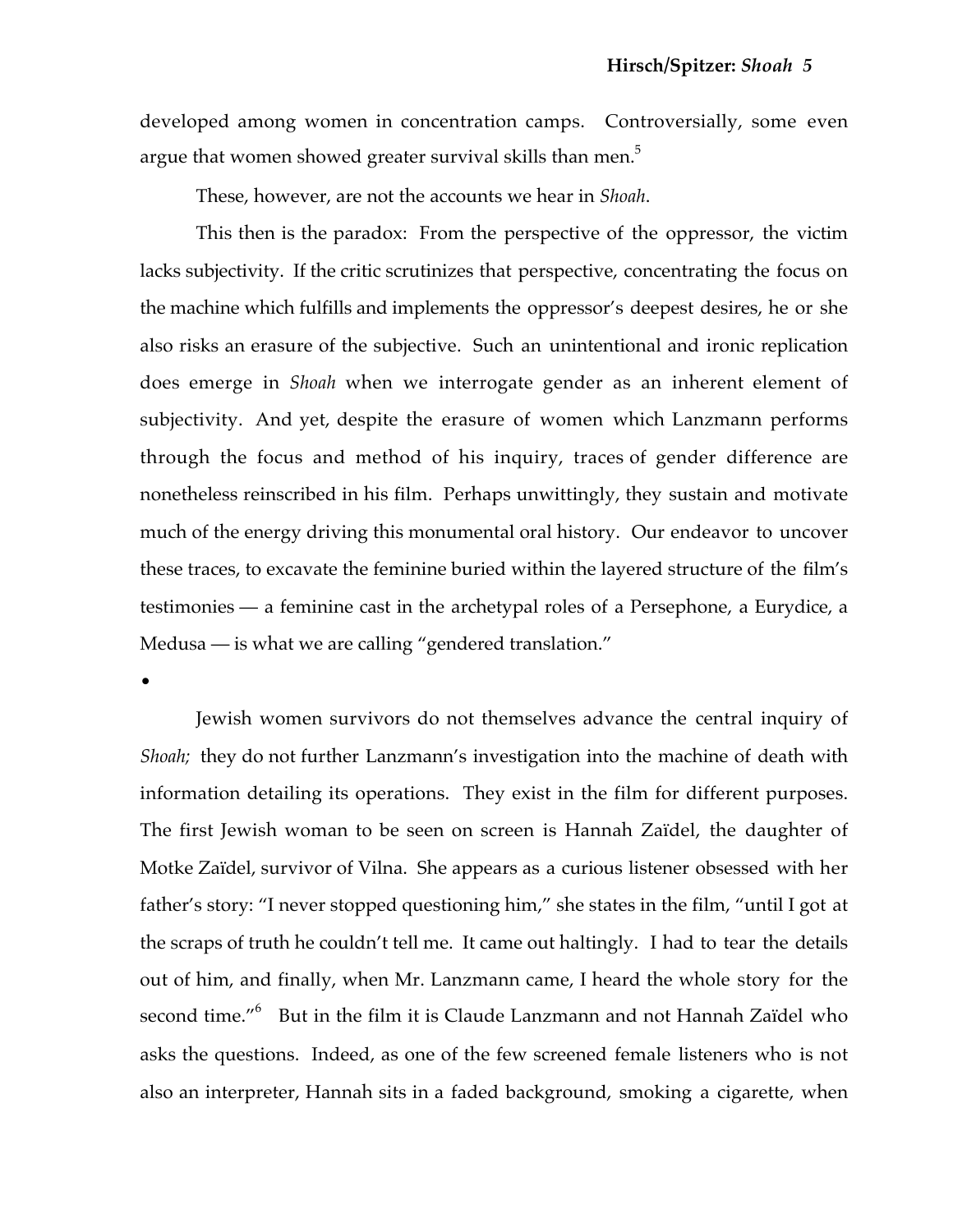her father and his fellow survivors describe being forced to uncover mass graves and dig up bodies, including those of Zaïdel's mother and sisters, in order to burn them and eradicate their traces. Paula Biren appears next, a survivor of the Lodz ghetto who responds, briefly, in the negative, to the only question she is asked ("You never returned to Poland since?"). Unlike most of the male witnesses who speak in the film on repeated occasions, Biren and the other Jewish women disappear after only one brief interview.<sup>7</sup>

While a great deal of energy is spent in the film to bring some of the men back to the scenes of extermination — to have them relive, intensely and relentlessly, the experience *in the present* so as to be able to remember and testify about *the past*  only one woman goes through this process. She is Inge Deutschkron, who returns to her native Berlin from Israel, and who declares, "This is no longer home." Her brief narrative, recalls the day Jews were deported from the city while she herself remained behind in hiding, and relates how, throughout the rest of the war, she felt "utterly alone" and "terribly guilty" not to have departed on the transports with the rest. Her position — in hiding and removed from the central destiny of her people, a destiny Lanzmann interrogates through the *Sonderkommando* survivors and other men — emblematizes the position of women in the film as a whole. Unlike most of the male witnesses whose faces fill the screen for long periods of time, Inge Deutschkron is little more than a disembodied voice: her narrative is largely presented in voice-over as scenes of Berlin and departing trains occupy the space of the screen; her face and name appear only at the very end of her brief account.<sup>8</sup> And unlike most of the other male witnesses, she never returns in the remainder of the film.

At a very important moment in *Shoah*, in the midst of Rudolf Vrba's and Filip Müller's narrative of the failed uprisings in Auschwitz, another Jewish female informant appears briefly. Her role in the film is also symptomatic. Ruth Elias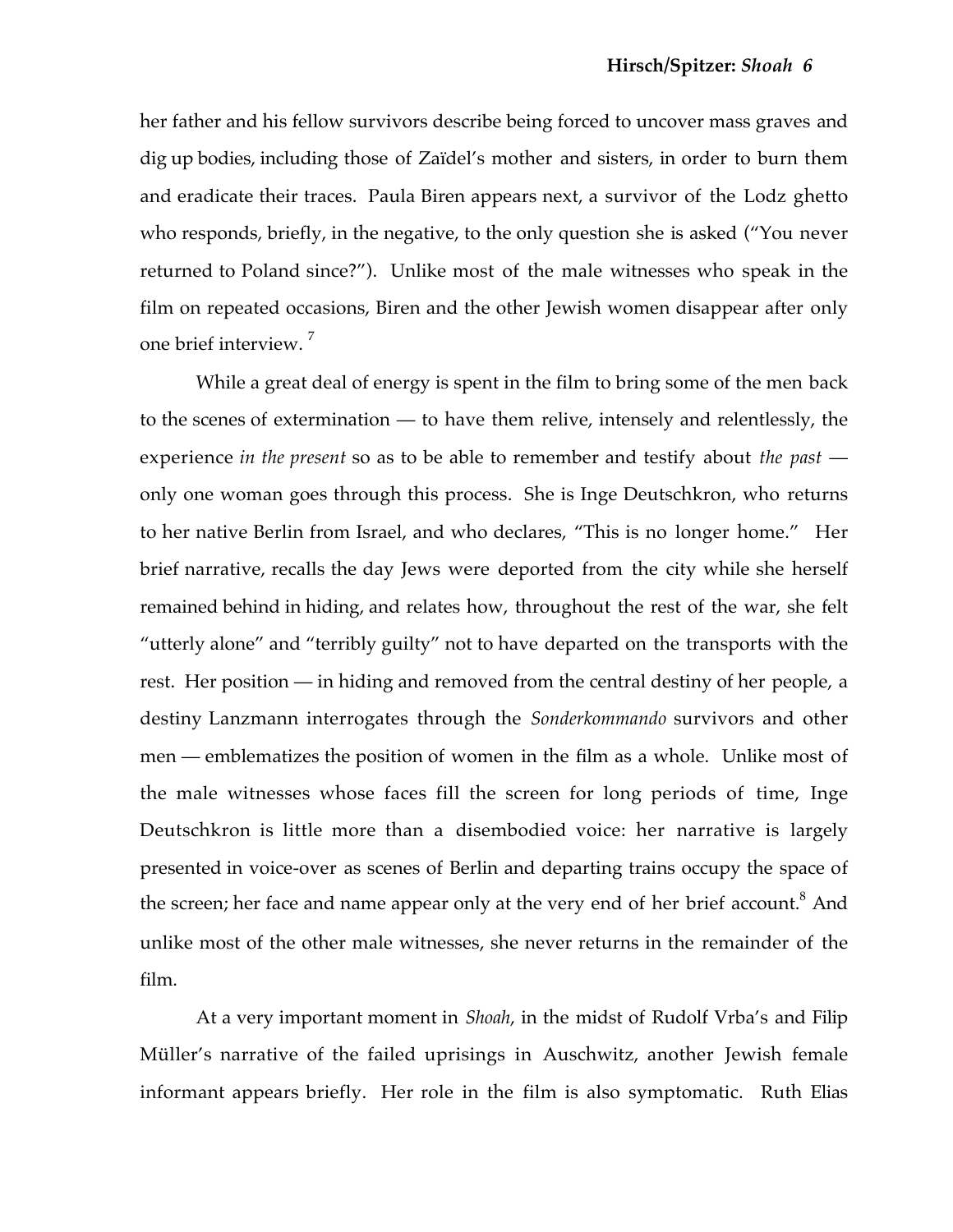initiates the narrative about the Theresienstadt "family camp" brought to Auschwitz by the Nazis for propaganda purposes — about the group which became a focus of resistance activities during the months of its cynical "reprieve," before almost all of its members were sent to the gas chambers. But Elias's story in the film is limited to the Theresienstadt group's transport to Auschwitz only, and to her disbelief at the news that she had arrived at an extermination camp. Details about the group's sixmonth stay in Auschwitz, about relations among its members, about the possibilities of resistance, about feelings generated by warnings of imminent gassing, about the exterminations themselves: these we receive not from Theresienstadt "family camp" member Elias, who quickly disappears from the film entirely without ever enlightening us about the means of her own escape from death, but from Rudolf Vrba and Filip Müller, who observed the Theresienstadt group as outsiders. This female witness, whose face, like Inge Deutschkron's, appears on screen only at the very end of her brief voice-over narration, is merely allowed to start the story, which is then taken over by the two men. $^9$ 

Elias' role — to set the scene, provide the atmosphere, the affect, and not the facts or the details — allows us to understand one way in which *Shoah* uses women. We can gain additional insight from the last two Jewish women to be seen in the film, who immediately precede its final sequence recalling the Warsaw ghetto uprising. Gertrud Schneider and her mother (who remains nameless in the film) come on screen to sing a ghetto song, "Asoi muss seyn"— "Because that's how it must be."<sup>10</sup> Their broken voices are first heard in the background as we watch an unidentified barren landscape. Several measures into the song, the two women come into view, but only one, the daughter, carries the song. The mother becomes yet another of the film's emblems of gender distinction. She cannot sing the entire song; her voice breaks and she starts crying. But in crying and covering her face in lament, fingernails painted red, she acts out its words. This song is the only untranslated text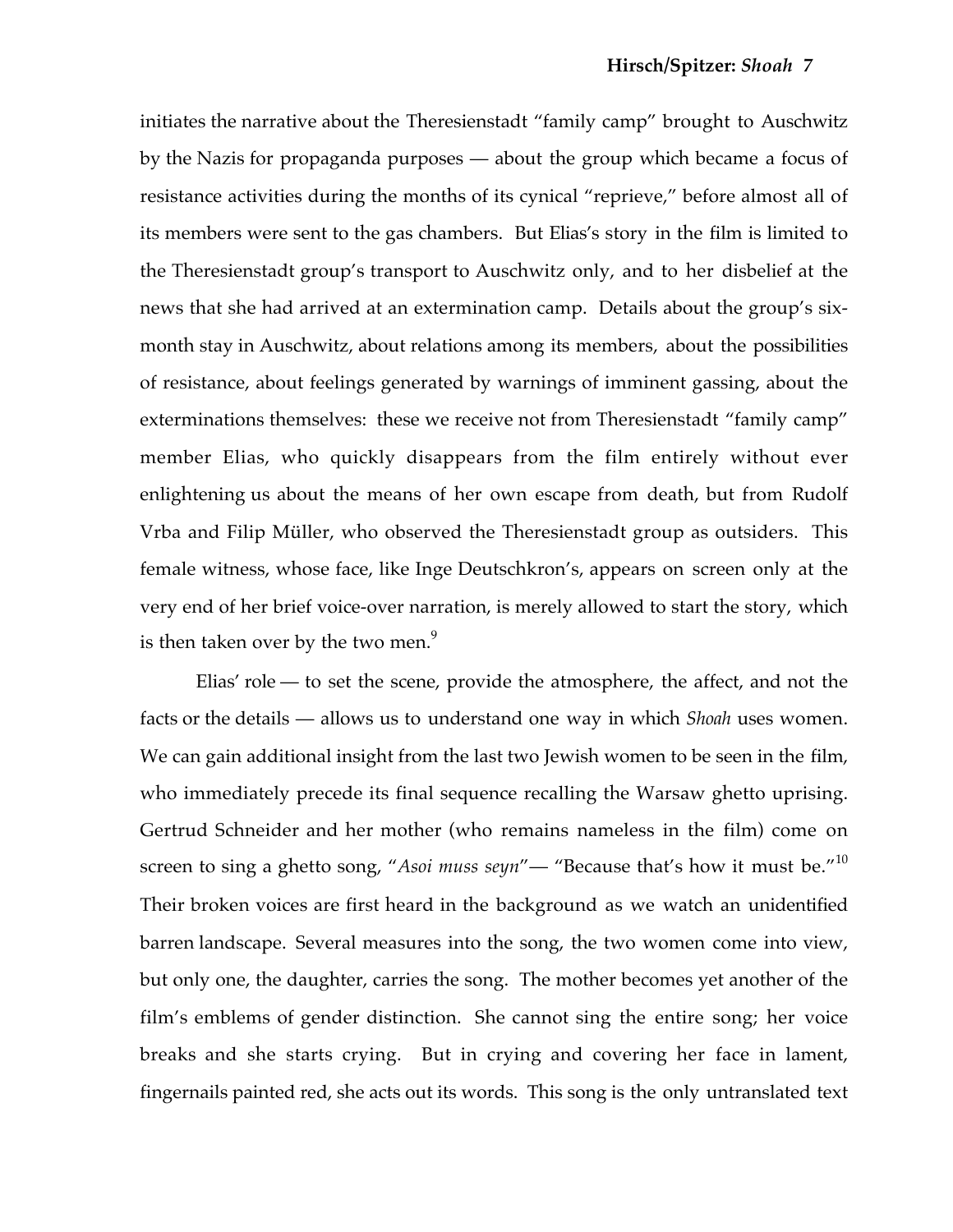in the film: its meaning for the non-Yiddish speaking viewer must be translated by the mother's gestures: "The best years, are finished/ And gone — never to be recovered./ It's difficult to repair what has been destroyed./…Because that's how it must be/ That's how it must be, that's how it must be. $^{\prime\prime}{}^{11}$ . Besides expressing passivity and resignation, the film's staging of the "*Asoi muss seyn*" also demonstrates the double speechlessness of women: Gertrud Schneider sings but doesn't speak, and her nameless mother, overcome with the emotional weight of memory and the event captured by the camera, gestures, but neither sings nor speaks. Such iconic moments, in which meaning is conveyed not through words but through images or music, structure the emotional texture of the film. They provide the background weave to the relentless factual fabric of Lanzmann's inquisitive project. And it is women who are most often relegated to that background.

The roles women act out in the film  $-$  hiding, passivity, lament, invisibility  $$ are for the most part supported in the men's narratives about women. The image of the mother and child who jump from a train, resulting in the mother being shot in the heart (its still horrified male Polish peasant narrator repeating, "in the heart"), serves to underscore emotionally the callousness of the oppressors and the hopelessness of escape. But other moments of female resistance introduce another element: the association of femininity with danger and death. Rudolf Vrba describes how secrecy became the key to the efficiency of the final solution. Panic, he explains, would have been a "hitch in the machinery," and panic was especially feared from women with small children. The film's male narrators recall how women unleashed several frightening scenes of destruction: how, at a transport stop, for instance, one woman threw her empty cup at a guard who refused to give her water, which led him to shoot senselessly and indiscriminately at the entire wagon. In Filip Müller's account, another woman, warned by a friend in the *Sonderkommandos* that she and her group would be gassed, tried to warn everyone but was not believed. In a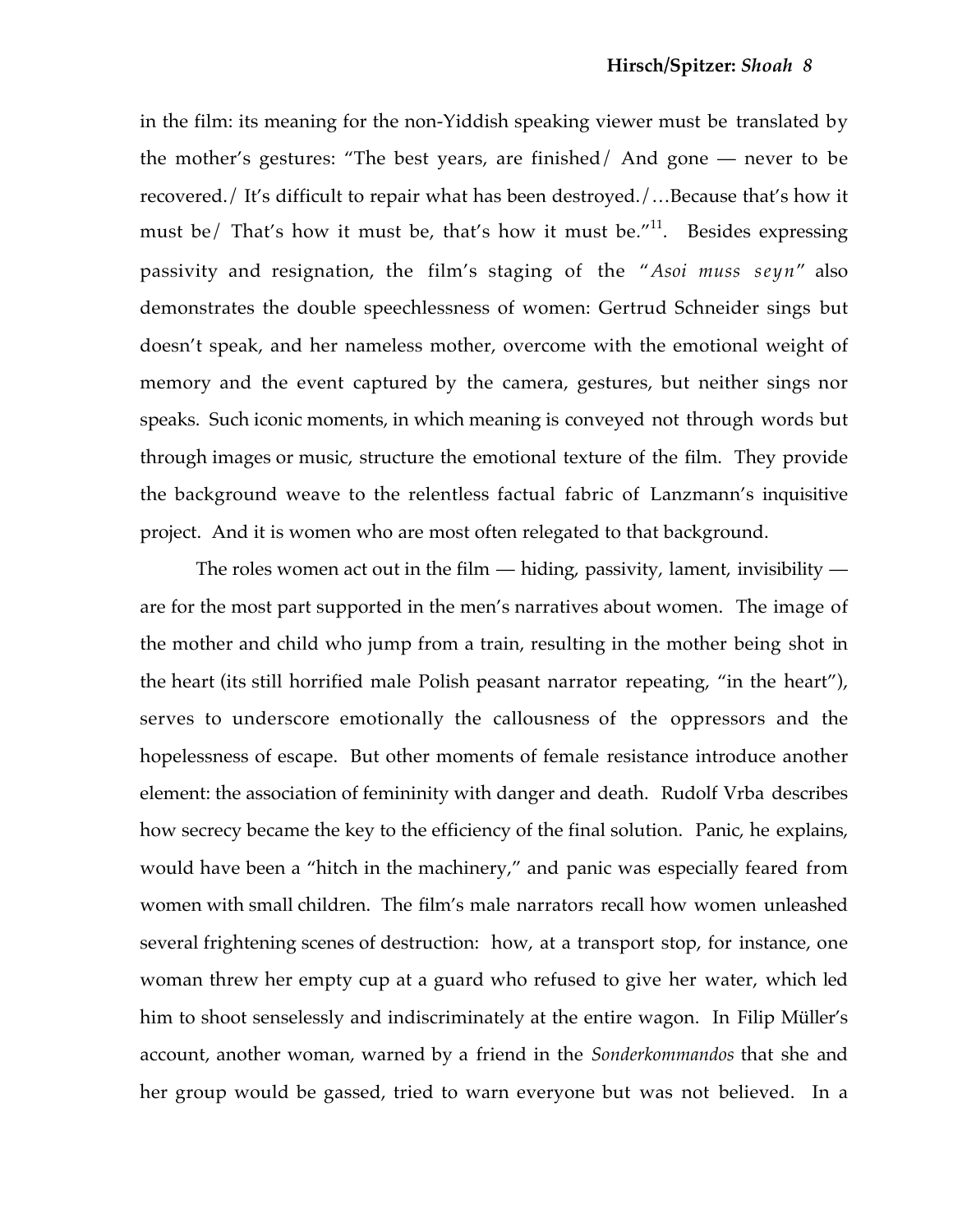gesture of anguish and desperation, she scratched her whole face and started to scream. She was cruelly tortured and the man who warned her was thrown into the oven alive. The story of her tormented rebellion releases some of the emotional pressure built up in the film in account after account of death and killing. Yet the pathos of Filip Müller's moving narrative is also rendered all the more powerfully poignant by her helplessness, and by the ultimate futility of her action.<sup>12</sup>

The male narratives, moreover, tend to reach a greater emotional power when encounters with women and memories of family and domesticity are evoked. Thus Michael Podchlebnik reports that he had asked to be killed after he unloaded his wife and children from a gas van in Chelmno. And, in what is one of the most frequently discussed scenes in the film, Abraham Bomba describes at length his job as a barber who had to cut the hair of women inside the undressing room of Treblinka's gas chamber: he testifies insistently that he felt nothing in carrying out his task, that in such situations it is impossible to have any feelings at all. But as he begins to tell how a friend of his, also a barber, met his own wife and sister in that room, his narrative breaks down, and he begins to cry and asks to be permitted to stop his account. When he resumes talking, at Lanzmann's insistence, his English turns into phrases mumbled in Yiddish. For Bomba, as for the others, encounters with women threaten whatever precarious emotional distance, whatever control and denial of feelings, they had attempted to establish in order to survive.<sup>13</sup> Indeed, the interruption within the powerful scene with Bomba demonstrates that the evocation of these encounters on screen endanger even the very continuity of the film's narrative flow.

•

In a film set on making distinctions in details (were they Poles or Czechs? were there 40 000 or 400 000? how many glasses of beer? how far? how long? how many minutes did it take? how many hours? how many bodies?), Lanzmann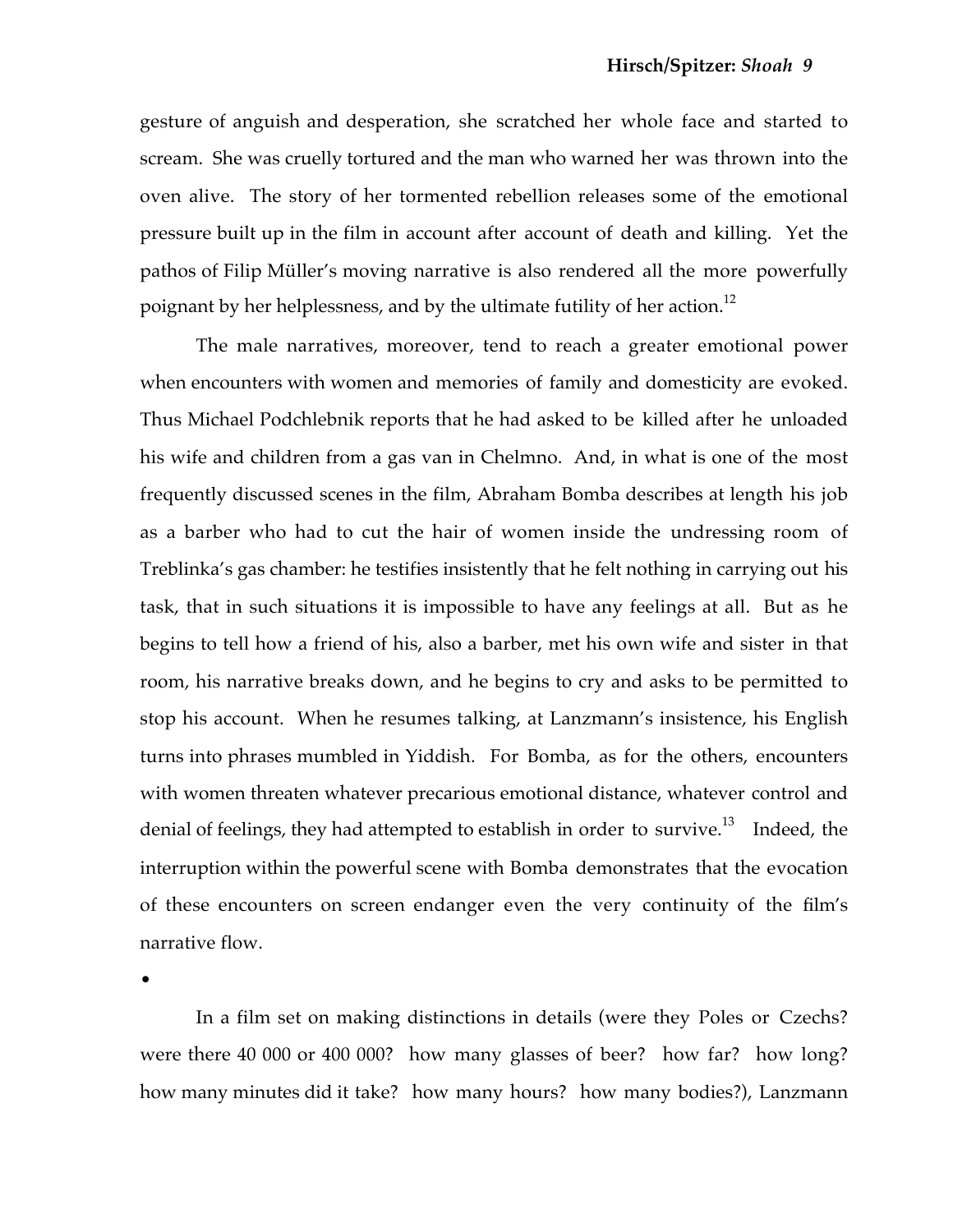refuses to recognize or acknowledge differences in role or experience among the Jewish victims, irrespective of whether these relate to gender, age, or to other social demarcations. "*Eine Masse*" (one pile) — the phrase uttered by Richard Glazar in his descriptions of the crowd of naked victims waiting to be gassed, and of the piles of belongings that had to be disposed of, like their owners, with speed and efficiency describes not only the Jews as they were treated by the Nazis, but, ironically, also the Jews as they are represented in the film**.** For Lanzmann, distinctions among Jewish victims are ultimately either irrelevant or outright disturbing. When, for example, Polish peasants point to different treatment of Jews on the basis of class by describing how some Central European Jews arrived in passenger instead of freight or cattle trains, Lanzmann insists that such class discriminations were not very frequent. He includes a narrative about Jews who tried to trade diamonds for water to show that, of course, it didn't matter whether you had diamonds or not: the guards took the diamonds and did not bring water. And when the German SS *Unterscharführer*, Franz Suchomel, describes the experiences of the Treblinka "funnel," Lanzmann seems uncomfortable with the gender distinctions that emerge. The men were gassed first, Suchomel explains, and the women had to wait, for extended periods of time in the funnel outside the gas chambers. Describing the fear of death and the physical evacuation it often provoked in the victims, Suchomel connects these reactions to those of his own mother on her deathbed. But when he insists that the men were beaten and the women were not, Lanzmann refuses this distinguishing "humanity" on the part of the guards and presses Suchomel to admit that, probably, the women were beaten as well. $^{14}$ 

*Shoah's* equalization of victims, its reluctance to explore differences among them, extends to the realm of morality as well. Many of Lanzmann's informants, for example, actually belonged to that area which Primo Levi identified as the moral "grey zone" — a zone inhabited by Jews who ultimately survived because they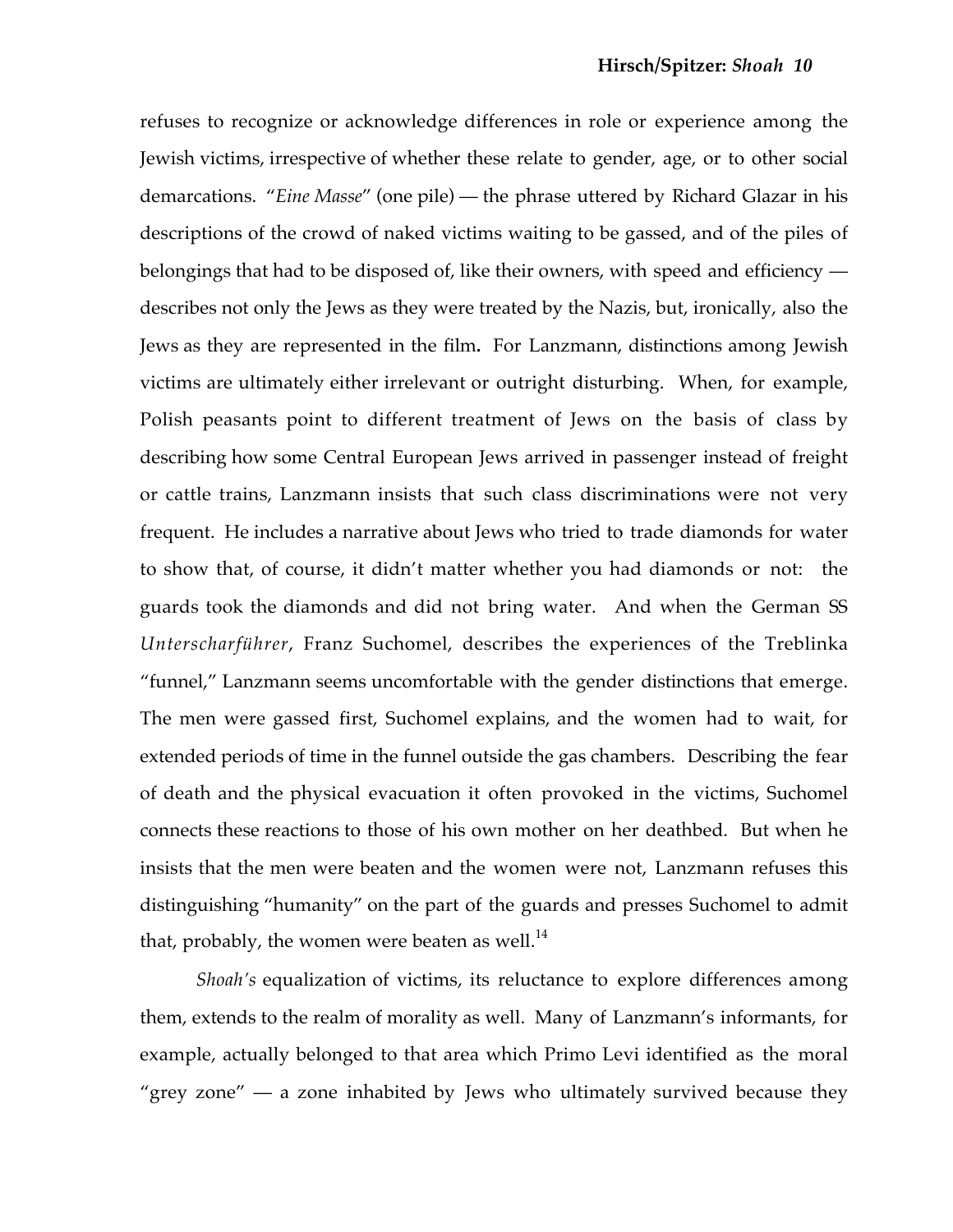participated as Kapos or in the work details of the death machines.<sup>15</sup> Lanzmann does not contemplate the implications of this participation. Nor does he encourage or include stories that would exalt his informants or make them heroic. Thus we never find out how Rudolf Vrba escaped from Auschwitz, merely that he did so. We never hear about Richard Glazar's role in the Treblinka uprising, merely that such an uprising was planned. If important differences emerge among persons whom we get to know within the film, these are due primarily to individual variations in storytelling talent, to differences in insight and analytical skill, to the amount of prodding and manipulation required to jolt memories and elicit recollections.

Lanzmann, in effect, allows differences in testimony to emerge and develop, but downplays differences in experience. The story of the victims, as revealed in *Shoah*, *is one story*. Might Lanzmann fear that any detailed exploration of distinctions would replay and recall the divide-and-conquer tactic by which Nazis persuaded Jewish councils and individuals to help the work of the death machine? Might any focus on real differences unduly echo the *illusion of difference* encouraged by the Nazis that led some Jews to believe that if *they* collaborated *they* might be saved, that the death of some might save the lives of others?<sup>16</sup> Might distinctions appear trivial within the "giant crime," the unparalleled devastation of the Holocaust?<sup>17</sup> Whatever the explanation, it is clear that Lanzmann's general discomfort and uneasiness concerning discussions of distinctions — his resolute unwillingness to contemplate and explore differences among the victims in *Shoah* — is most vehement when it comes to gender.

•

Women's presences do more than to punctuate *Shoah* with emotional power and pathos. At the end of the film, Simha Rottem, one of two Warsaw ghetto survivors interviewed by Lanzmann in Israel, recalls walking through the abandoned ghetto after his emergence from the underground sewers. His lengthy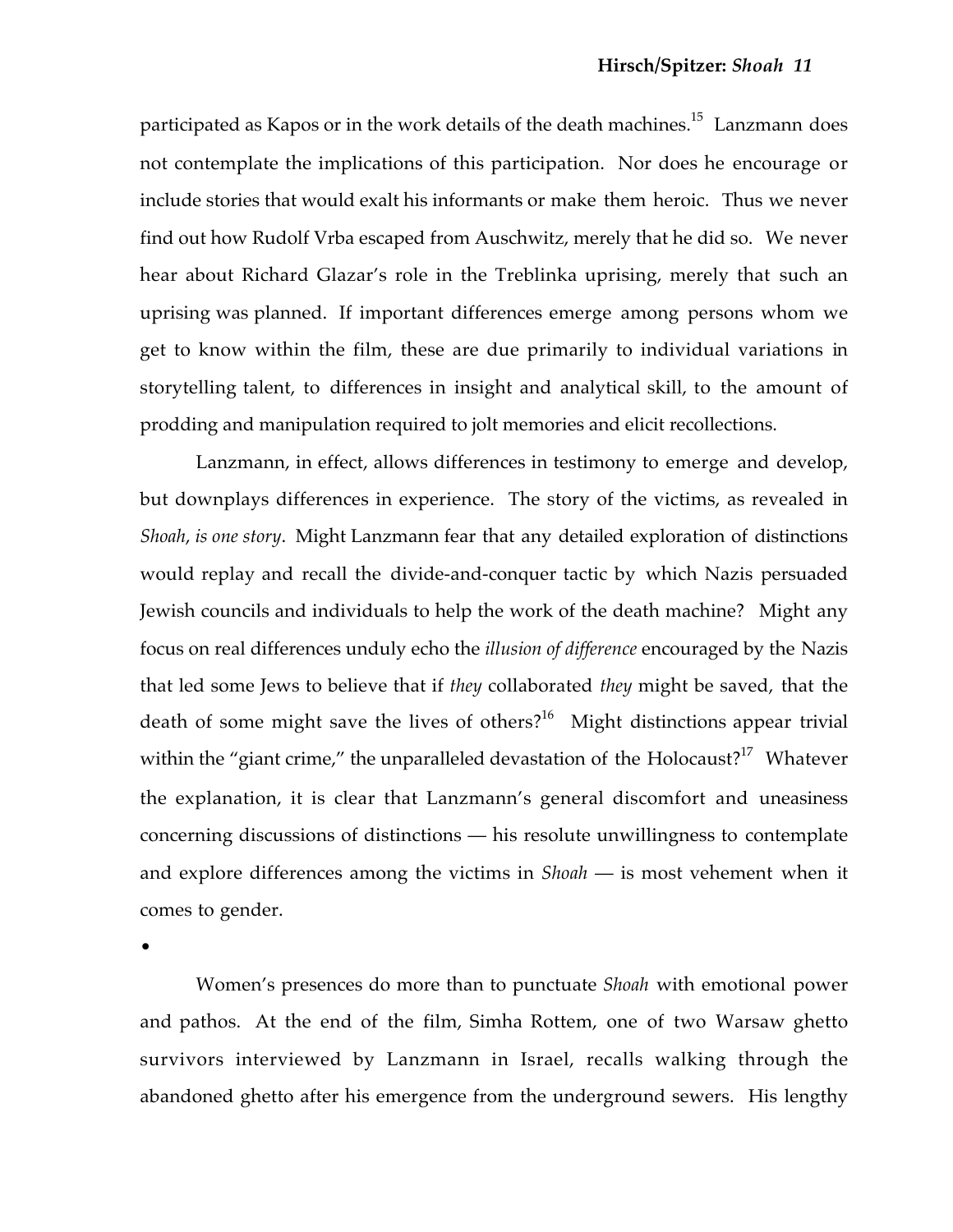narrative concludes with his evocation of a disembodied, haunting and dangerous female voice. "I suddenly heard a woman calling from the ruins," he recalls:

It was darkest night, no lights, you saw nothing. All the houses were in ruins, and I heard only one voice. I thought some evil spell had been cast on me, a woman's voice talking from the rubble. I circled the ruins. I didn't look at my watch, but I must have spent half an hour exploring, trying to find the woman whose voice guided me, but unfortunately I didn't find her… Except for that woman's voice and a man I met as I came out of the sewers, I was alone throughout my tour of the ghetto. I didn't meet a living soul. At one point I recall feeling a kind of peace, of serenity. I said to myself: 'I'm the last Jew. I'll wait for morning, and for the Germans.'<sup>18</sup>

This image of the "last Jew" spoken by Rottem at the very end of the film, echoes the final words of *Shoah's* first part,<sup>19</sup> uttered by Simon Srebnik:

But I dreamed too that if I survive, I'll be the only one left in the world, not another soul. Just me. One. Only me left in the world if I get out of here.<sup>20</sup>

The mysterious female voice heard by Simha Rottem (which in Hebrew he describes as emanating from a "fata morgana"), and the feelings of abandonment which Rottem shares with Srebnik, summarize *Shoah*'s representations of femininity — the danger of women, their helplessness and passivity, their emotional power, and their disembodied haunting presence. But the conclusions Rottem and Srebnik draw from their own sense of desertion allow us to see yet another dimension of femininity in the film: its connection to death without hope of rebirth, to destruction without a parallel generativity. Rottem like Srebnik is the "last Jew alive." His failure to locate and to identify the distant female voice — a woman in need of help, or an evil spell luring him toward destruction — echoes the finality of the final solution, a process of extermination designed to erase all trace of Jewish existence, past, present, and future. As *Shoah'*s witnesses make devastatingly clear, in the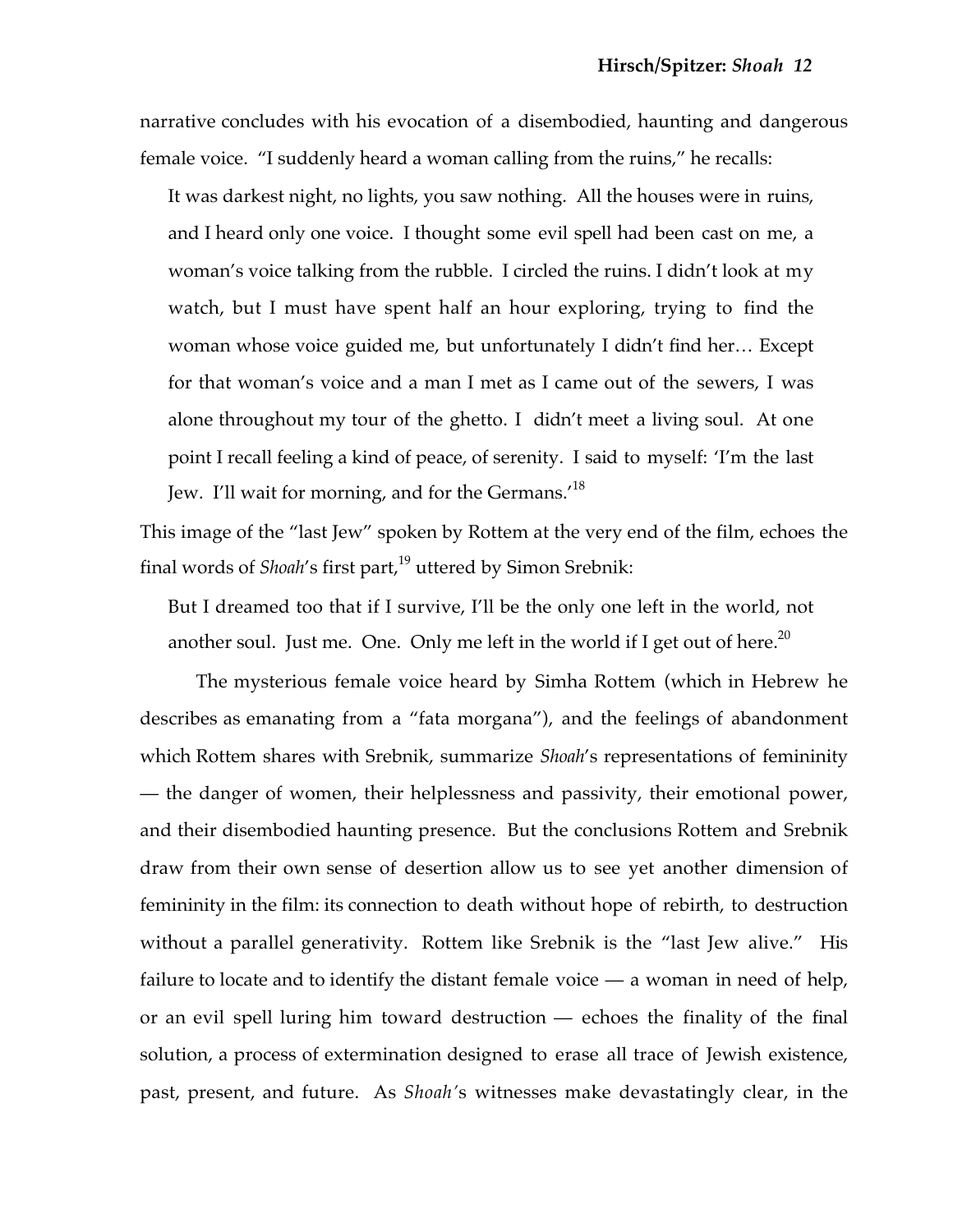Holocaust mothers cannot protect or nourish their children, they cannot keep them alive, and they cannot produce more. Within this context of hopelessness, Rottem and Srebnik see themselves each as the last Jew, forever cut off from his future, the terminus of Judaism. And Lanzmann places both their voices at climactic moments in the film — at the very end of each of its two parts — reinforcing, with devastating and conclusive effect, the impact of total death built up during *Shoah*'s nine-and-a half hours.

It would appear, then, that despite its effort to scrutinize the workings and details surrounding the Nazi machinery of death and extermination, this film cannot fathom the particular conjunction between femininity and the absence of generativity. Its inability to do so is underscored in two significant scenes of male suicide which dominate the second part of *Shoah*. The first, the untimely suicide of Freddy Hirsch, considered by many as "the moral leader" of the Theresienstadt family camp in Auschwitz, is recalled with great sympathy by Rudolf Vrba. When it became certain that his group would be gassed the next morning, Hirsch was asked by the underground resisters to lead them in an uprising . "If we make the uprising," Hirsch inquired, "what is going to happen to the children? Who is going to take care of them?" Vrba, his contact, responded that the children would probably die in any case, "that there is no way out for them." This direct and undoubtedly truthful assessment proved to be paralyzing for Hirsch. According to Vrba: "he [Hirsch] explains to me that he understands the situation, that it is extremely difficult for him to make any decisions because of the children, and that he cannot see how he can just leave those children to their fate. He was sort of their father. I mean he was only thirty at the time, but the relationship between him and those children was very strong." An hour after proposing the uprising to Hirsch, Vrba found him dying of an overdose of barbiturates. The uprising, consequently, never took place. $^{21}$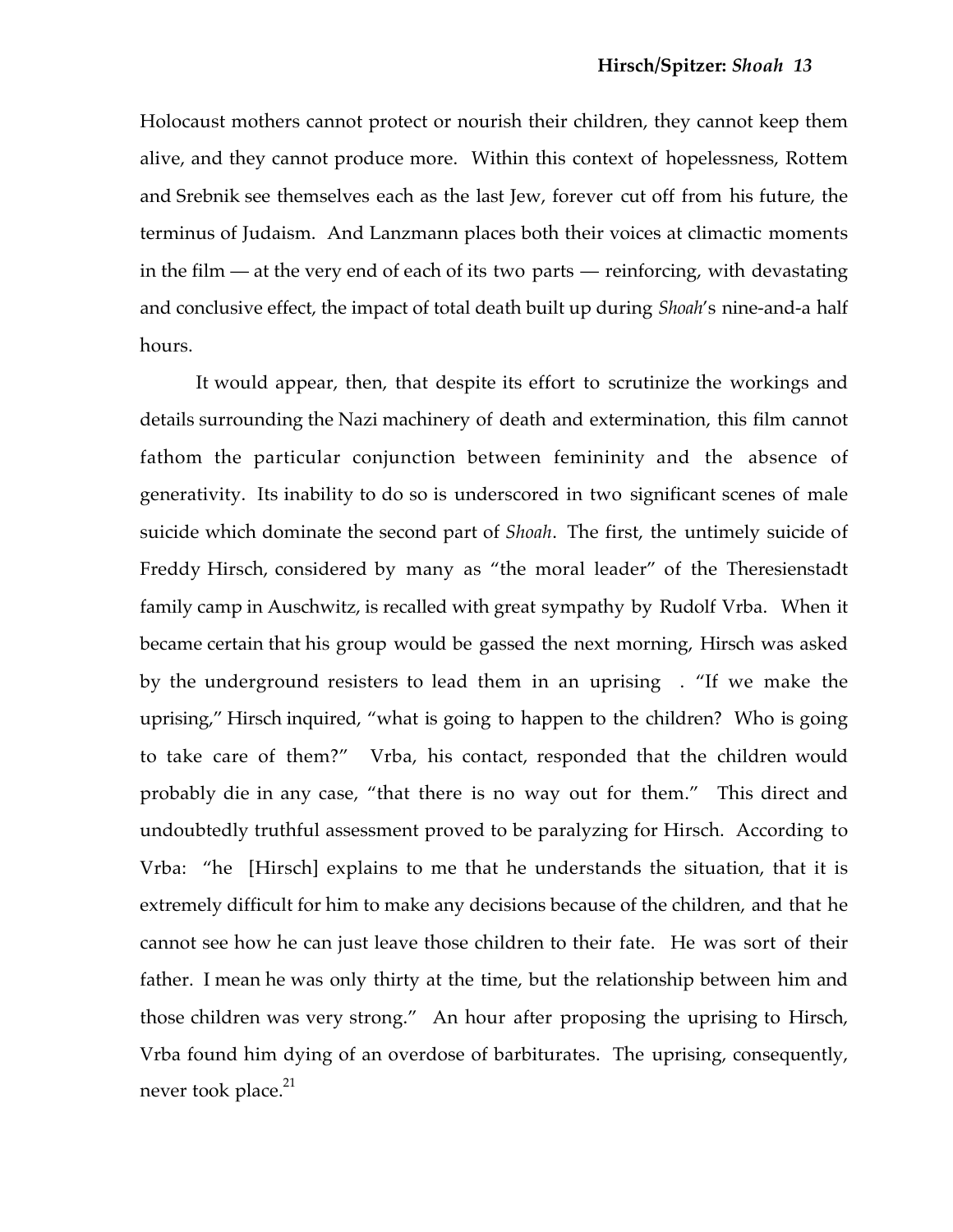Hirsch's suicide, a direct result of his perceived failed paternity, is echoed at the end of the film by an uncannily similar description of what caused the suicide of Adam Czerniakow, the leader of the Warsaw ghetto Jewish council. In the film, Raul Hilberg summarizes relevant passages from the final pages of the diary Czerniakow left behind. According to Hilberg, Czerniakow "is terribly worried that the orphans will be deported [from the Warsaw ghetto], and repeatedly brings up the orphans... Now if he cannot be the caretaker of the orphans, then he has lost his war, he has lost his struggle. *Why the orphans?* They are the most helpless element in the community. They are the little children, its future, who have lost their parents. …If he cannot take care of the children, what else can he do?" Hilberg, in apparent identification with Czerniakow's assessment, adds: "Some people report that he wrote a note after he closed the book on the diary in which he said: 'They want me to kill the children with my own hands." $2^2$ 

The suicides of Hirsch and Czerniakow, placed as prominently in the film as they are, and echoing each other in the similarity of their presumed motivations, can be useful in explaining the film's relation to the category of gender. Hirsch and Czerniakow take the masculine role of responsible paternity extremely seriously. Both see in the children the possibility of a future, and cut off from that future, impeded from exercising their own power to insure continuity into that future, they cannot go on.<sup>23</sup> Hirsch and Czerniakow act out the masculine response to the realization that there is no future left, a realization repeated in the film's last words by Simha Rottem. They can neither face nor suppress that insight, and are unable to remain with the children to offer them adult support and solace in their final moments.<sup>24</sup> In privileging these incidents and their masculine perspectives, the film itself resonates their evasion.<sup>25</sup> In contrast, *Shoah's* much briefer recollections of female suicide — of women who slash their own wrists and those of their children, of women who poison themselves and their daughters and sons — offer a poignant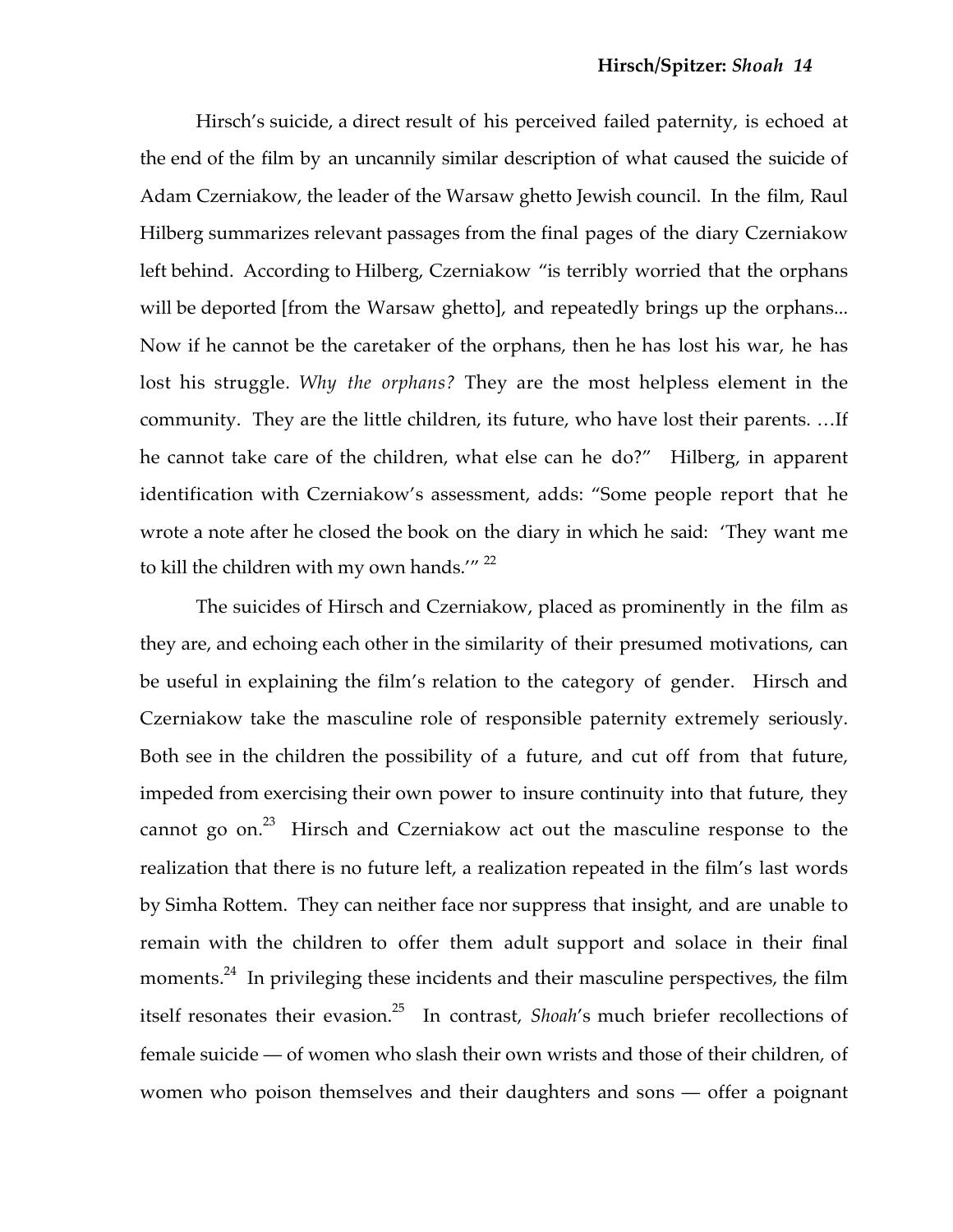alternative response. Although we learn neither the name nor story of these women, their suicide/killings reveal equally despondent but less self-centered motivations than those of Hirsch and Czerniakow. For these women, death is an act of final resistance: escape for themselves and their offspring from prolonged suffering at the hands of their oppressors. It is a chosen end that reveals the women's more local and modest confrontation with death as opposed to the global ambition and ultimate denial of Hirsch and Czerniakow.

In his analysis of different cultures' responses to death, the anthropologist Maurice Bloch demonstrates a deep connection between death and femininity, a connection which, he argues, is cross-culturally present. But, most cultures, Bloch explains, go further. Women not only manage rituals connected with death, thereby representing death, but they also occupy the space of regeneration, rebirth, and continuity, signifying the conquest of death. $^{26}$  In Greek and Roman mythology, certainly, Persephone, the goddess of the underworld, is also a symbol of spring, renewal and generativity — represented both as the daughter of Demeter, goddess of the grain, and the mother of Demoophon. In the exploration of the genocidal machinery of destruction which is the subject of *Shoah*, that second position, the feminine connection to generativity, is eradicated, which seems to make the first, connection to destruction, doubly terrifying. Within the context of this film, women come to represent death without regeneration. Could it, therefore, be that women figure the Nazi destruction of the Jews so unbearably, that they must virtually be excised from representation altogether?

•

•

"Is it possible to literally *speak from inside the Holocaust* — to bear witness from the very *burning* of the witness?" Shoshana Felman asks in her essay "The Return of the Voice: Claude Lanzmann's *Shoah*." Exploring the act of testifying about the the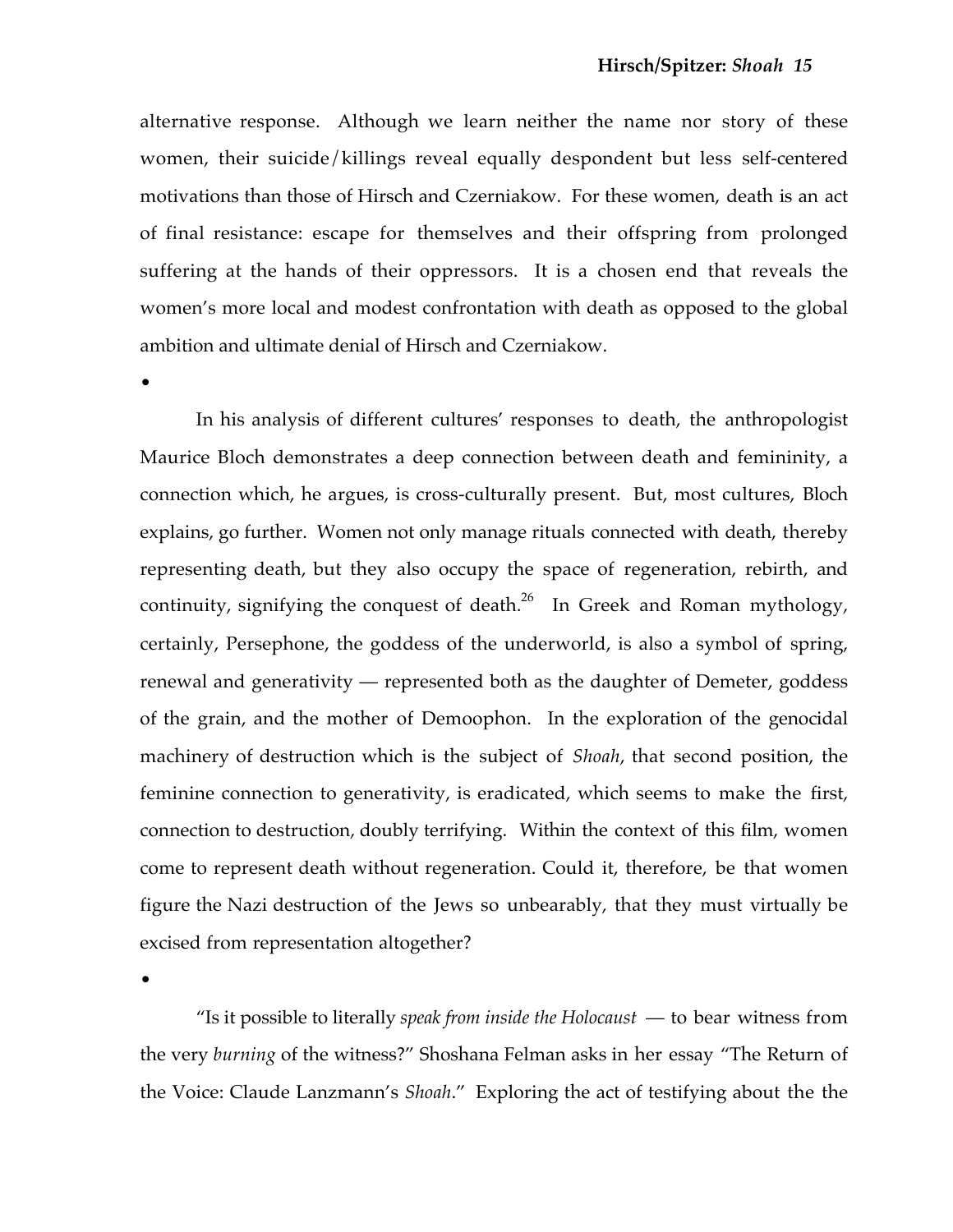event-without-a-witness, Felman elaborates: "In what ways, by what creative means (and at what price) would it become possible *for us* to witness the event-without-awitness? A question which translates into the following terms of teh film: Is it possible to witness *Shoah* (the Holocaust and/or the film) from inside?"<sup>27</sup>.

As Felman insists, *Shoah* is a film about the act of witnessing and about the process of survival. Since *Shoah* uses no documentary footage from the period, the Jewish witnesses we see on screen are all holocaust survivors, and since Lanzmann interrogates primarily those who have been in the deepest pits of the death machine, who have been furthest within the crypts of extermination, they are survivors who have literally been *inside* Hades. Not only have they been inside the camps and the ghettos, inside the gas chambers and the crematoriums, but some have also been left for dead, shot by bullets that failed to reach their vital organs. Against all odds, and certainly against the Nazi design for the final solution, they have literally come out again to testify. Thus Filip Müller, the *Sonderkommando* crematorium worker who wanted to die was sent out of the gas chamber by the women of his village so that he might bear witness. In the words of Richard Glazar, "it was normal that for everyone behind whom the gate of Treblinka closed, there was death, had to be death, for no one was supposed to be left to bear witness. I already knew that, three hours after arriving at Treblinka"<sup>28</sup> This paradox, presented by Felman as the paradox of "witnessing about the event without witness," emerges in this film as a process marked by gender distinction.

Only men are in the position of descending into this underworld, the place which the modern imagination has most closely associated with a vision of Hades, and of coming out again to testify. And the power of their testimonies is heightened by the women they meet and are forced to leave behind. In this sense they are like Orpheus, the witness: the one who has come out of Hades alive, and whose song is made hauntingly beautiful by an encounter no other living human has been able to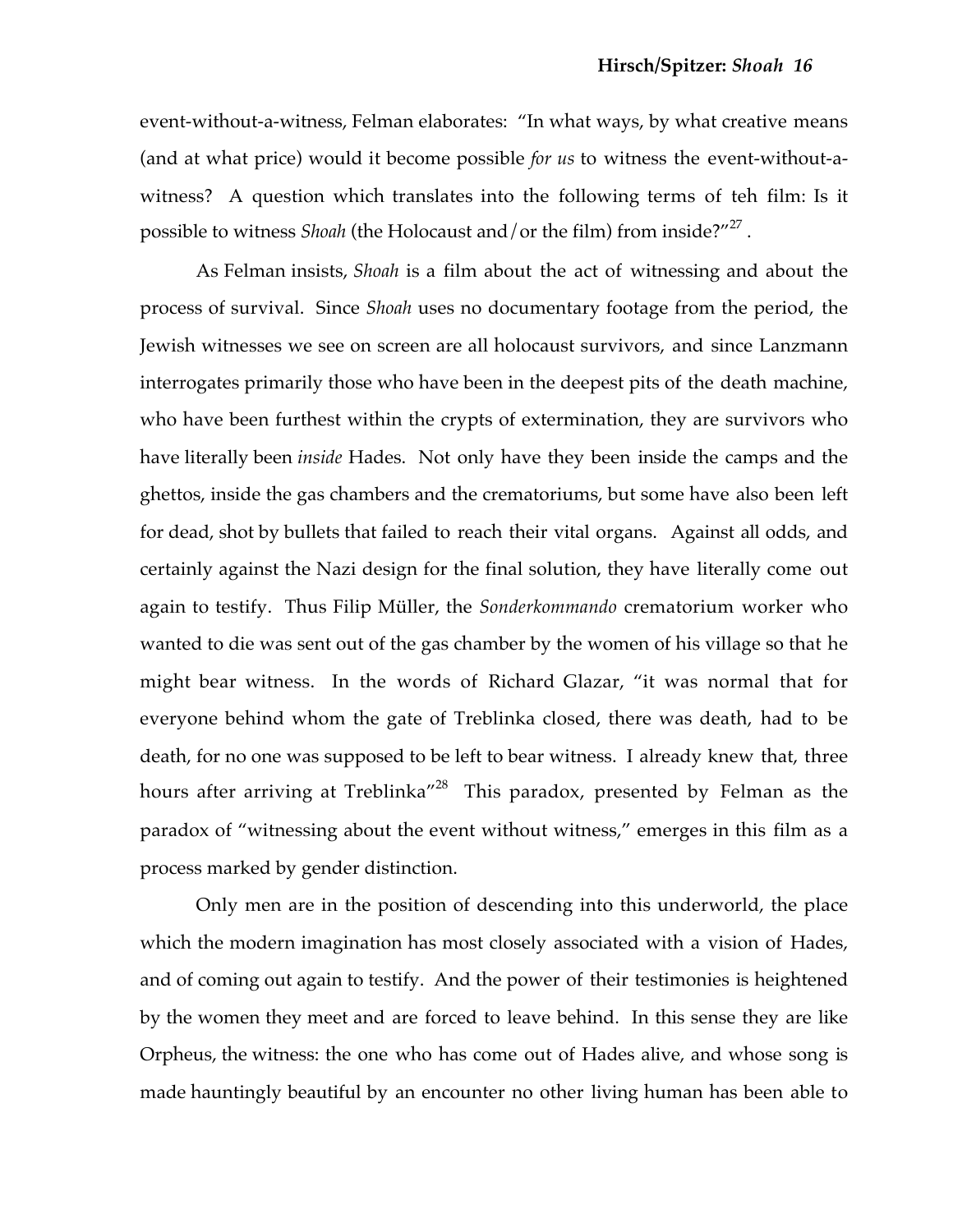experience and to speak about. Like Orpheus, *Shoah's* Jewish male witnesses have all survived intimate confrontations with death. If we read*Shoah* as an Orphic text in the terms of Klaus Theweleit's *Buch der Könige* , we can further illuminate the gendering of testimony and of survival which motivates the distinctive creative energies driving this monumental cinematic document.<sup>29</sup>

The essential elements of Theweleit's elaborate model of "Orphic creation" are acted out within *Shoah*: Orpheus's descent and reemergence from Hades after his encounter with Eurydice, the dead woman who herself cannot come out and speak, the power and beauty of his song, and the interdiction against looking at the dead woman's face. In Theweleit's terms, Orphic creation — the birth of human art forms, social institutions, and technological inventions — results from descent *and emergence,* a possibility denied to Eurydice. It is thus an artifical "birth" produced by men: by male couples able to bypass the generativity of women. In this process, women play the role of "media," of intermediaries — voices and translators — not of primary creators or witnesses. This type of masculine collaboration and historical creation, dependent on the intermediary role of women, is reflected in *Shoah,* where the masculine anxiety about the curtailment of female reproduction, about the cessation of Jewish transmission through the female line, gives rise to an alternate form of reproduction: to creation in which Lanzmann and Raul Hilberg, Lanzmann and each of his articulate male witnesses, together, "give birth" to the story that was never supposed to have come to light, never to have been heard. We see the pleasure of this collaborative relationship in the scene where Lanzmann and Hilberg together reconstruct, by means of Nazi train schedules and records, "Fahrplanordnung 587," the route of a particular transport train from its origin to Auschwitz.<sup>30</sup> We see it also in the obvious rapport and apparent common cause — in the pleasurable ease of exchange characterizing the conversations between Lanzmann and Richard Glazar, Filip Müller, and Rudolf Vrba. In a modern manifestation of Orphic creation,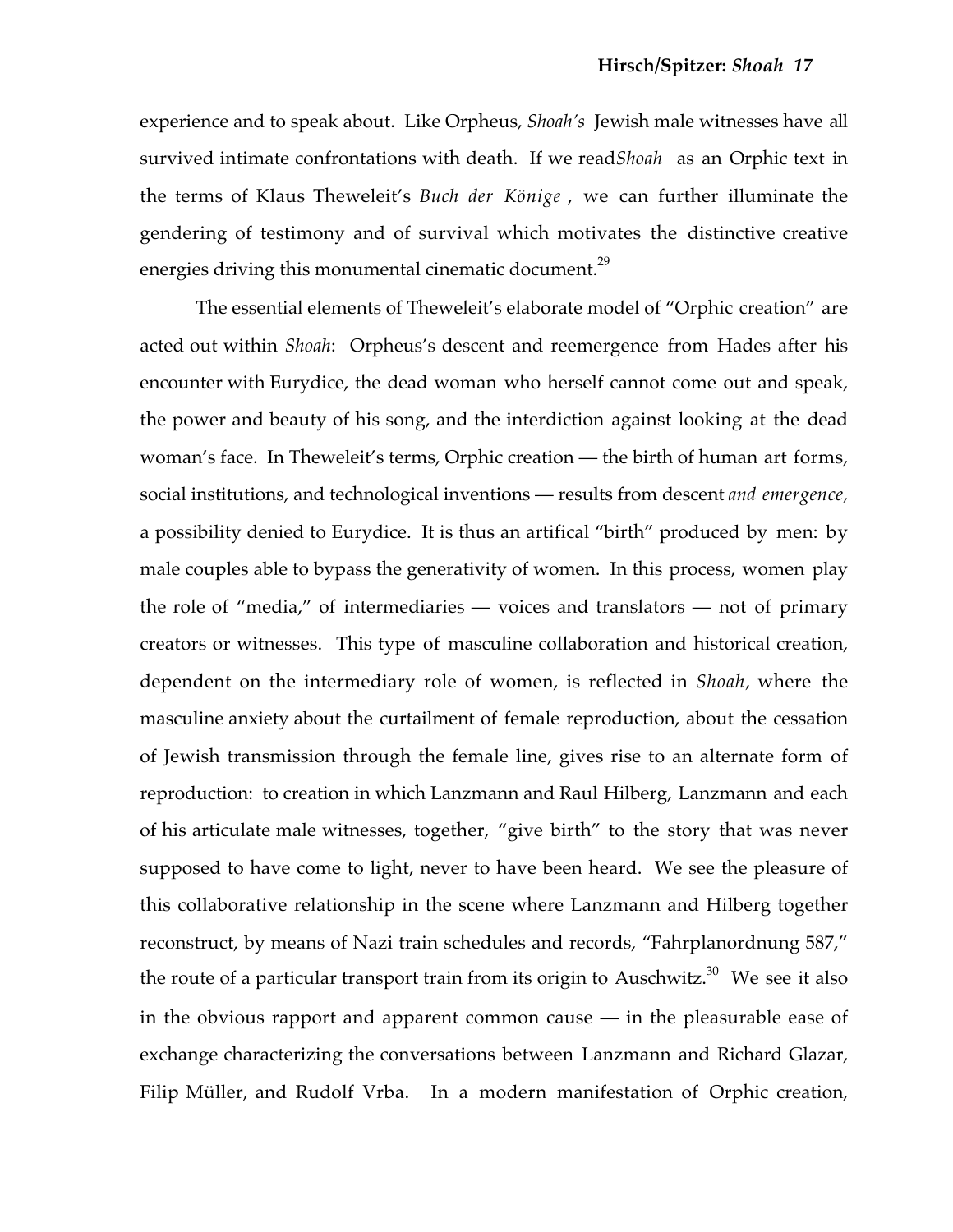together with these "Orphic" male survivors of the journey to Hell, Lanzmann circumvents women and mothers, and initiates a new form of transmission for modern Jewish history.

As in Theweleit's Orphic model, *Shoah'* s women, whose faces can virtually not be seen, become the midwives of male creation, the mediators who deliver the stories' words from one male to another. Indeed, the film relies on a process of "gendered translation" to make its inquiry comprehensible. As memory enters speech in the witnessess, female translators are the midwives of a multilingual process of signification, repeating, through mimicry, the act of remembering itself. Listening to questions and answers, they carry words back and forth, transform and reformulate them, often significantly, and render them understandable and acceptable. Through their tedious and repetitive work they become essential supplements to the film's project of exploration. Not only do they act out its search for an intelligible language with which to convey the unspeakable, but they are the shadowy intermediary voices between language and silence, between what is articulated and what must remain unspeakable.

*Shoah* 's primary interlocutors, then, are truly Orphic voices, literally talking heads, whose song is as transgressive, as endangering, as the song of the poet whose body was torn asunder by angry Maenads. All have literally *sur*vived — lived *too* long, lived *beyond* the limits of their lives. Ultimately, of course, it is the film itself that *is* Orpheus, and we as viewers are implicated in its creative agenda, also cast as witnesses in an endless chain of bearing witness, also impeded, if not forbidden, to *look* at the faces of dead women.

In fact, the determination and consistency with which women's faces are avoided in the film evoke the Medusa, another female underworld figure, more threatening than Eurydice. If gazing at Eurydice will definitively kill *her*, gazing at Medusa will kill the one who looks. Medusa is the absolute other, the figure for the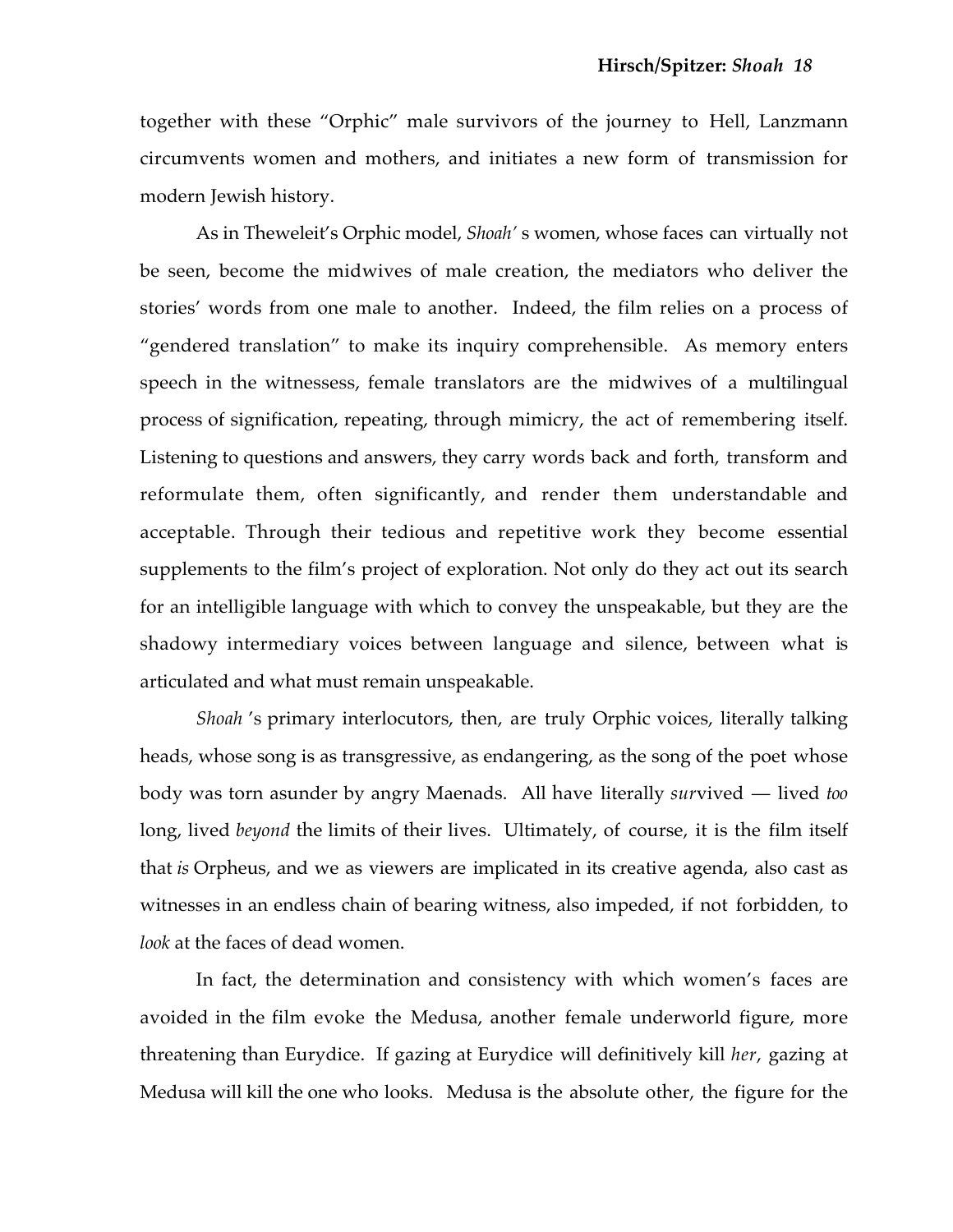encounter with total death. According to Jean-Pierre Vernant's study, *La Mort dans les yeux,* she combines "faciality" with monstrousness: what threatens to kill, what turns to stone, is the act of *looking* at her face. 31 Thus, in the *Odyssey*, Medusa's face is the guardian of the realm of death, whose radical otherness she maintains against all the living. She is also a figure associated with war and, in that context, she signifies the absence of generativity. Medusa only gives birth (unnaturally, from the neck) at the moment when she is decapitated by Perseus. To look at Medusa is to enter a world where all boundaries are erased: to look is also to be looked at; her eyes are mirrors in which her monstrousness is reflected back to the viewer. She calls into question the very act of looking: to look is to be possessed, to lose oneself, to find oneself pulled into the absolute alterity of death. In that sense, Medusa is the figure most endangering for cinema, especially for the cinematic evocation and representation of death. If women's faces are indeed associated not only with Eurydice but also with Medusa, their absence from the screen of *Shoah* undergirds the film's mythic structure.

And yet Inge Deutschkron, Ruth Elias, Gertrud Schneider, her mother, do offer their own examples of survival, curtailed as they are by Lanzmann's mythic vision. Together with the translators, they disrupt the film's relentless pursuit with traces of alternate stories. Their presence, minimal as it is, serves as a reminder of the *price* this film pays for its remarkable ability to make possible the testimony from the *inside*. And the *inside* here is not only the underworld of the death machinery, it is also the hell created by the encounter between past and present, an encounter which makes the past present with unexpected and unbearable force. What would it have meant to include women in that encounter, to confront masculine and feminine modes of survival and remembrance? *Shoah* does not permit us to answer this question.32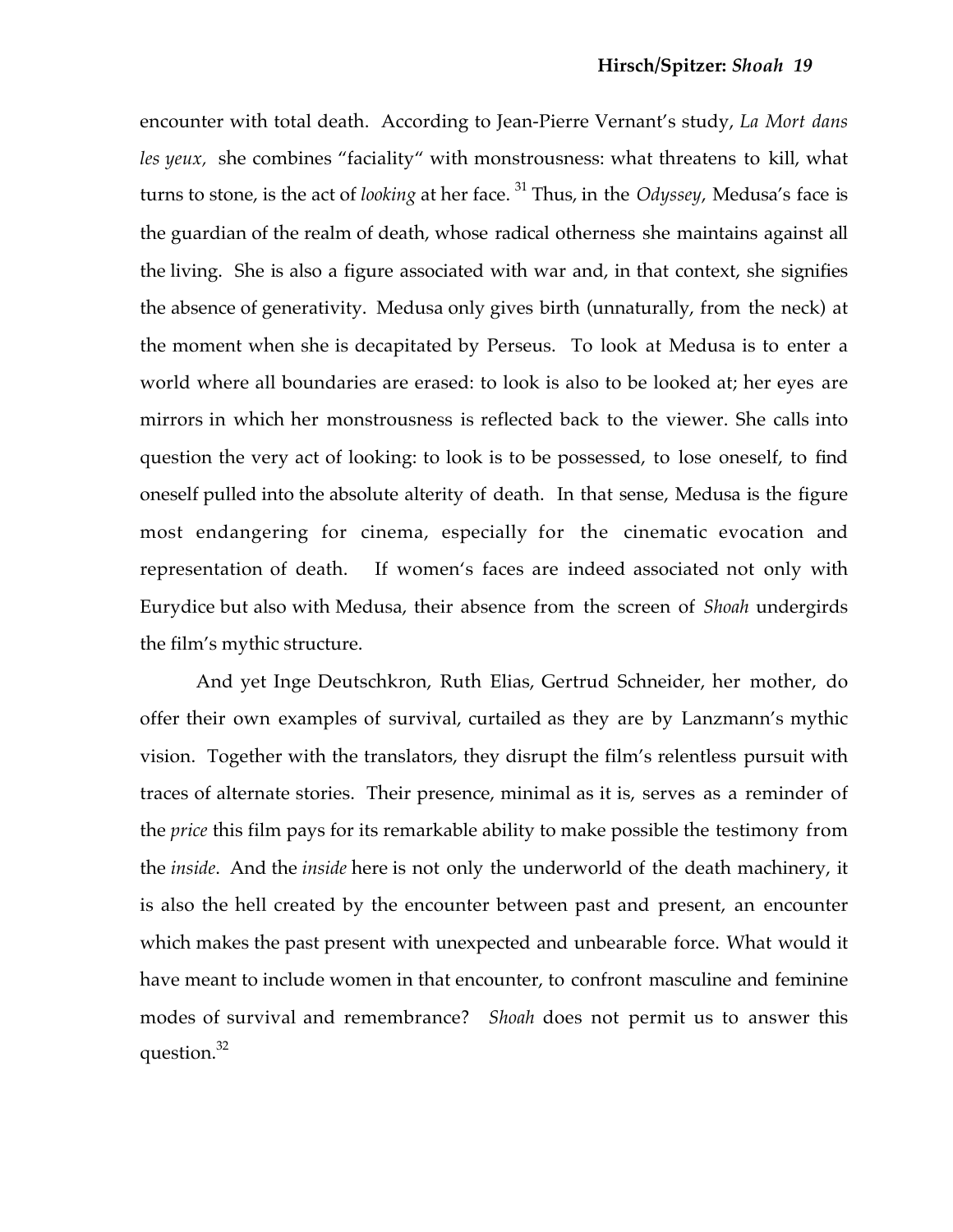Lanzmann insists that his film is not a documentary but a performance. He hires the trains, asks the engineer to drive them, takes Srebnik back to Chelmno, places Bomba in the barber shop. Like an analyst, he brings each of them to the point of re-experiencing their most profound encounter with the Nazi death machinery. Women are left out of these remarkable performances. While Lanzmann's film — in bearing witness to the event-without-a-witness and erasing the distance between past and present — has the mythic and artistic force of Orphic creation, it also reveals the politics of this mythology by replicating the sacrifice of Eurydice and the slaying of Medusa.

> Marianne Hirsch & Leo Spitzer Dartmouth College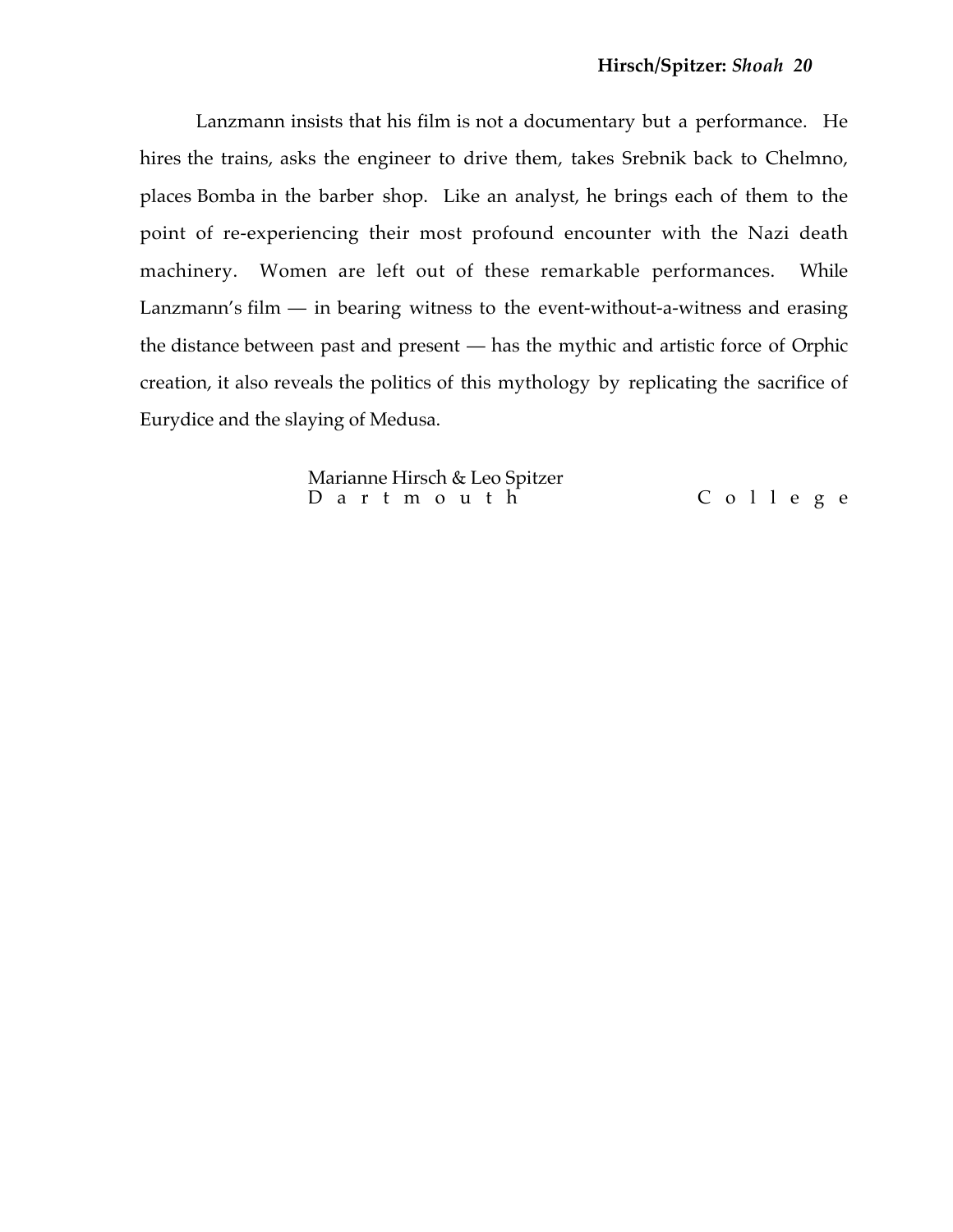<sup>1</sup> All references are to *Shoah* (1985) written and directed by Claude Lanzmann, distributed by New Yorker Films and to *Shoah: An Oral History of the Holocaust,* the complete text of the film by Claude Lanzmann, preface by Simone de Beauvoir (New York, Pantheon, 1985). The authors wish to thank the participants of the Humanities Institute on "Gender and War: Roles and Representations" at Dartmouth College as well as the members of the Dartmouth Faculty Seminar on "Domination, Subordination and Consciousness" for insightful comments on earlier versions of this paper. We are also grateful to Jane Caplan, Michael Ermarth, Claudia Koonz, Miranda Pollard, Paula Schwartz, Linda Williams and Marilyn Young for their suggestions.

<sup>2</sup> *Shoah: An Oral History of the Holocaust,* p. 6.

 $\overline{a}$ 

<sup>3</sup> *Shoah: An Oral History of the Holocaust,* pp. 172-174.

<sup>4</sup> Among the many accounts, see for example: Rudolf Vrba and Alan Bestic, *44070: The Conspiracy of the Twentieth Century*; Ruth Schwertfeger, *Women of Theresienstadt, Voices From a Concentration Camp* (Oxford, 1989); Rhoda G. Lewin, ed., *Witnesses to the Holocaust* (Boston, 1990); Vera Laska, ed., *Women in the Resistance and in the Holocaust: the Voices of Eyewitnesses* (Westport, Conn., 1983); Marlene E. Heinemann, *Gender and Destiny, Women Writers and the Holocaust* (New York, 1986); Fania Fénelon (with Marcelle Routier), *Playing for Time* (New York, 1977); Julie Heifetz, *Too Young to Remember* ( Detroit, 1989).

<sup>5</sup> See Esther Katz and Joan Miriam Ringelheim, eds., *Proceedings of the Conference, Women Surviving: The Holocaust* (New York: Institute for Research in History, 1983); Joan Miriam Ringelheim, "The Unethical and the Unspeakable: Women and the Holocaust," *Simon Wiesenthal Annual* 1 (1984), pp. 69-87 and "Women and the Holocaust: A Reconsideration of Research," *Signs: Journal of Women in*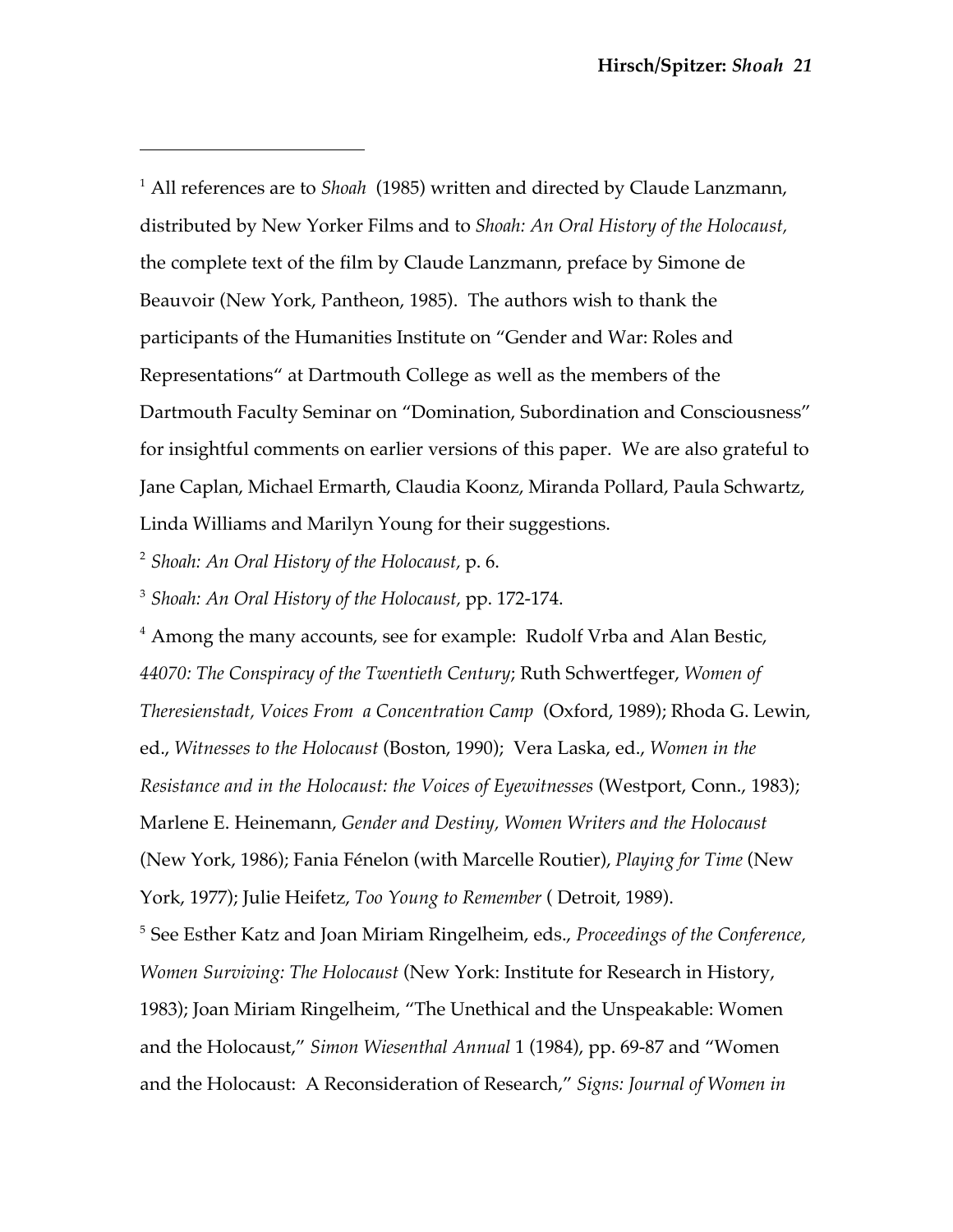*Culture and Society* 10, 4 (Summer 1985), pp. 741-761. Also see Sybil Milton, "Women and the Holocaust: The Case of German and German-Jewish Women," in Renate Bridenthal, Atina Grossman, and Marion Kaplan, eds., *When Biology Became Destiny: Women in Weimar and Nazi Germany* (New York, 1984), pp. 297- 333; Ruth Schwertfeger, *Women of Theresienstadt, Voices From a Concentration Camp* (Oxford, 1989); Rhoda G. Lewin, ed., *Witnesses to the Holocaust* (Boston, 1990); Vera Laska, ed., *Women in the Resistance and in the Holocaust: the Voices of Eyewitnesses* (Westport, Conn., 1983).

<sup>6</sup> *Shoah: An Oral History of the Holocaust,* p. 8.

 $\overline{a}$ 

<sup>7</sup> *Shoah: An Oral History of the Holocaust,* p. 16.

<sup>8</sup> *Shoah: An Oral History of the Holocaust,* pp. 50-51. For Deutschkron's memoir of her survival in Berlin during the war see Inge Deutschkron, *Ich trug den gelben Stern* (Munich, 1985). It is interesting to compare Lanzmann's evocation of disembodied female voices with Kaja Silverman's analysis of embodied female voices in classic Hollywood cinema in *The Acoustic Mirror: The Female Voice in Psychoanalysis and Cinema* (Bloomington, 1988). Dissociating body from voice in Hollywood film increases authority: it is a tactic generally reserved for men, a tactic that masks the precariousness of male subjectivity. Folding the voice inside the image, as is done for women, diminishes authority; women, Silverman suggests, need to be freed from their claustral confinement in their bodies. Lanzmann's approach is the opposite: the male voices are both embodied and authoritative while the female voices carry little substantive information.

<sup>9</sup> *Shoah: An Oral History of the Holocaust,* pp. 154-166. For Vrba's more detailed account of the first Theresienstadt group in Auschwitz, see Rudolf Vrba and Alan Bestic, *44070,* pp. 180-196.

<sup>10</sup> *Shoah: An Oral History of the Holocaust,* pp. 194-195.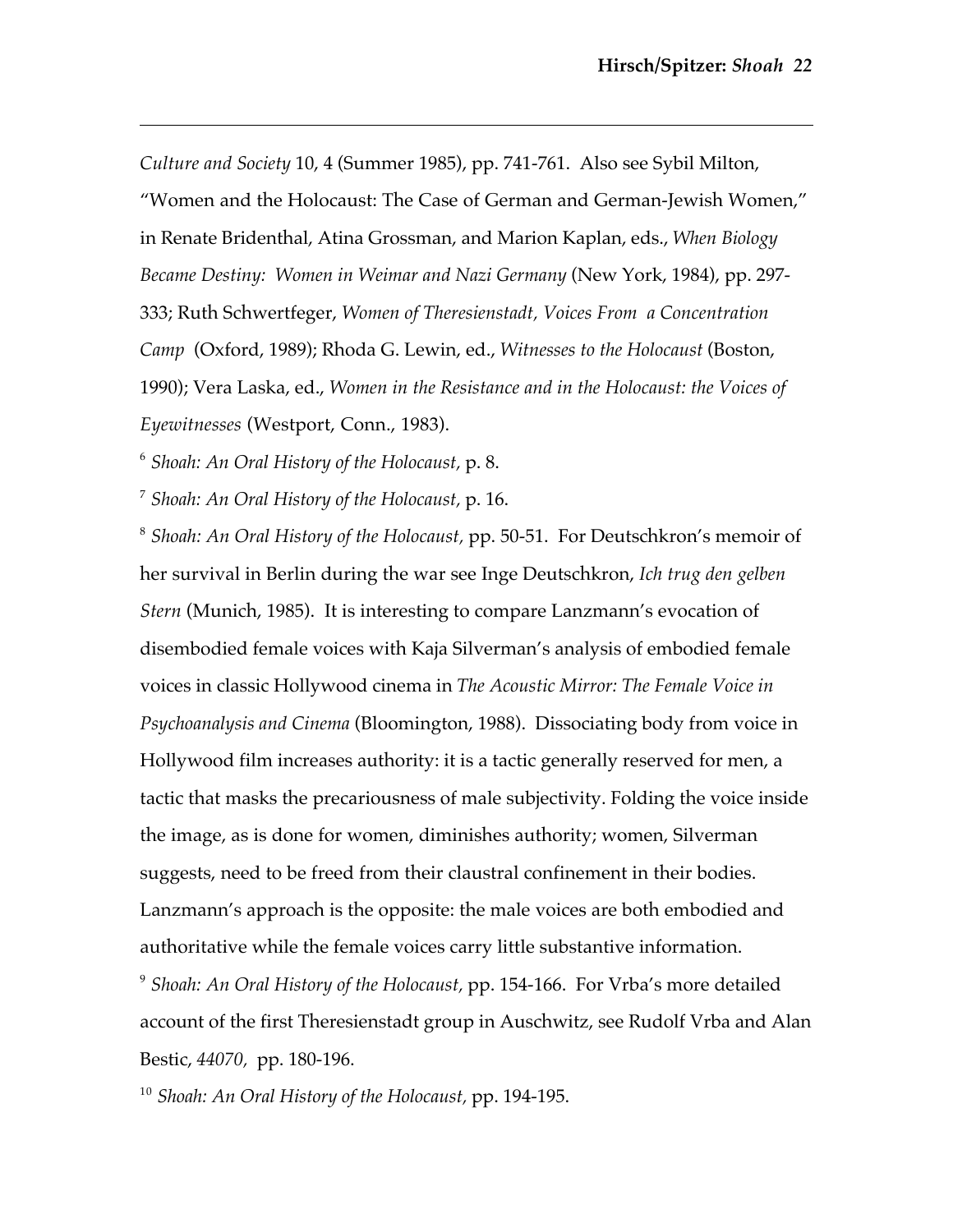$11$  Ibid., p. 195.

 $\overline{a}$ 

<sup>12</sup> *Shoah: An Oral History of the Holocaust,* pp. 29, 123, 30, 126.

<sup>13</sup> *Shoah: An Oral History of the Holocaust,* pp. 11, 116-117.

<sup>14</sup> *Shoah: An Oral History of the Holocaust,* pp. 35-36, 40, 111. It is interesting to compare this sequence of the film with Saul Friedländer's account of a conversation with Lanzmann as the film was being shot: "'Tell me. sir,' Claude asks the officer from Treblinka, 'which burn faster, men's bodies or women's?' and the SS officer calmly begins to expiate." See *When Memory Comes,* trans. Helen R. Lane (New York, 1979), pp. 116-118. Does Friedländer misremember the conversation, or did this question of Lanzmann's remain on the cutting room floor?

<sup>15</sup> Primo Levi, *The Drowned and the Saved ,* trans. Raymond Rosenthal (New York, 1989).

<sup>16</sup> See Zygmund Bauman, *Modernity and the Holocaust* (Cambridge, 1989), esp. chapter 5, "Soliciting the Co-operation of Victims."

<sup>17</sup> See Terence des Pres, *The Survivor* (Oxford, 1976).

<sup>18</sup> *Shoah: An Oral History of the Holocaust,* pp. 199-200.

 $19$  When projected in theaters, the film is normally shown in two parts, each with an intermission.

<sup>20</sup> *Shoah: An Oral History of the Holocaust,* p. 103.

<sup>21</sup> *Shoah: An Oral History of the Holocaust,* pp. 161-162. For a fuller account of the resistance within Auschwitz and of Freddy Hirsch's suicide, see Rudolf Vrba and Alan Bestic, *44070* , pp. 167-196.

<sup>22</sup> *Shoah: An Oral History of the Holocaust,* pp. 188-190.

 $23$  Inadvertantly, Simon Srebnik echoes their realization when he subtly changes the refrain of the military song he had been taught by the Nazi soldiers. Instead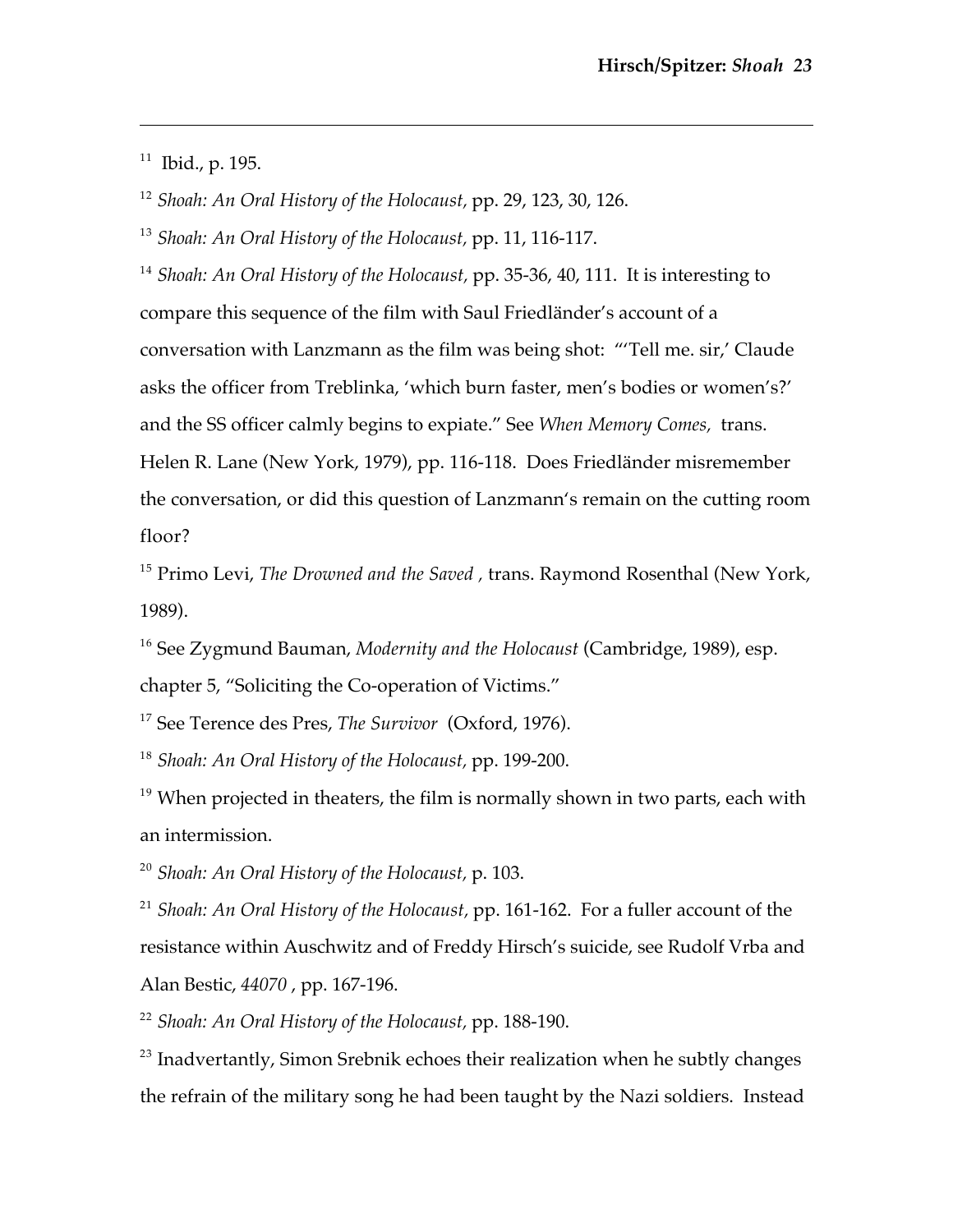of singing "Ei warum, Ei darum/ Ei bloss wegen dem/

 $\overline{a}$ 

Tschindarassabumdarassa -sa" ("Oh why, oh because/ Only because of the/ Tschindarassabumdarassa -sa"), he sings "Warum-darum/Warumdarum/Wegen der Kinderrasse, Kinderhasser, Bum" ("Why-because, whybecause/ Because of the race of children, the child-haters, Bum"). With his flat "warum-darum," Srebnik echoes the tone and message of the "asoi muss seyn," and with his shift from the sounds that mimic the sexual encounter between the girls and the soldiers to his interpretation of those sounds — the intercourse between the "child-haters" whose procreation eradicates the "race of children" — Srebnik, himself a child, underscores the feelings of being the last Jew alive. See Anne-Lise Stern, "Ei Warum, Ei Darum: O Pourquoi," in *Shoah, le film: Des psychanalystes parlent,* ed. E. Didier, A.-M. Houdebine, J.-J. Moscovitz (Paris, 1990).

<sup>24</sup> For a contrasting male response see Betty Jean Lifton, *The King of Children: A Biography of Janucz Korczak* (New York, 1988).

 $^{25}$  Saul Friedländer mentions another account filmed by Lanzmann but curiously not included in the film, the story of the 200 children of Bialystok who were deported to Theresienstadt, kept there for two months, used in negotiations which fell through and eventually killed. See *When Memory Comes,* p. 117. 26 Maurice Bloch, "Introduction," in Maurice Bloch and Jonathan Parry eds, *Death and the Regeneration of Life* (New York, 1982).

27 Shoshana Felman, "The Return of the Voice: Claude Lanzmann's *Shoah*." in Shoshana Felman and Dori Laub,*Testimony:Crises of Witnessing in Literature, Psychoanalysis, and History* (New York: 1991), p. 227. See also Felman's "A l'age du témoignage*: Shoah* de Claude Lanzmann," *Au Sujet de* Shoah, Michel Deguy, ed. (Paris, 1989), p. 81.